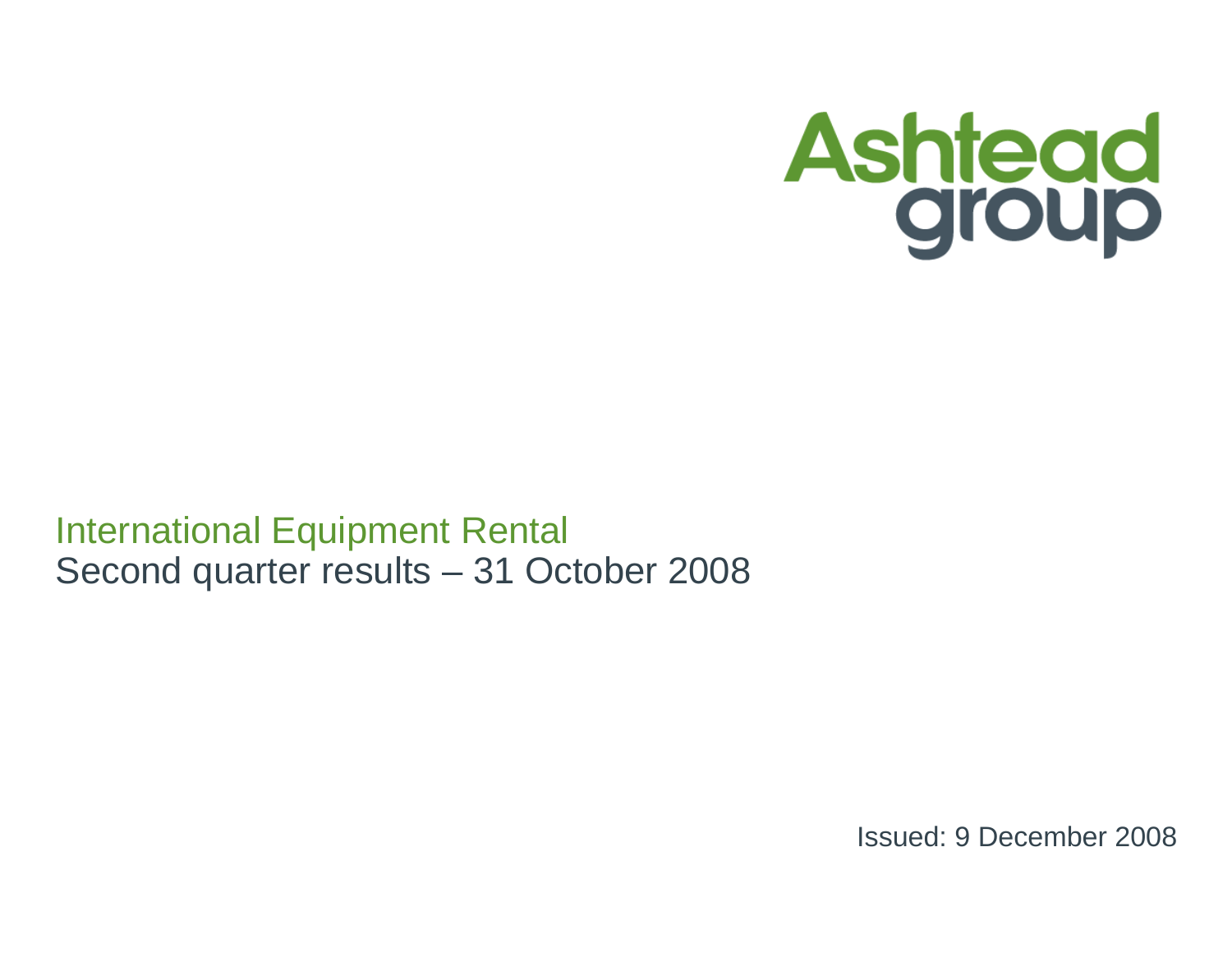## Legal notice

This presentation has been prepared to update equity analysts on the Group's performance and does not constitute an offer of securities or otherwise constitute an invitation or inducement to any person to underwrite, subscribe for or otherwise acquire securities in Ashtead Group plc or any of its subsidiary companies.

The presentation contains forward looking statements which are necessarily subject to risks and uncertainties because they relate to future events. Some of the factors which may adversely impact some of these forward looking statements are discussed in the Group's unaudited results for the half year and second quarter ended 31 October 2008 under "Markets and outlook" and "Principal risks and uncertainties" which may be viewed on the Group's website at www.ashtead-group.com.

The presentation contains supplemental non-GAAP financial and operating information which the Group believes provides valuable insight into the performance of the business. Whilst this information is considered as important, it should be viewed as supplemental to the Group's financial results prepared in accordance with International Financial Reporting Standards and not as a substitute for them.

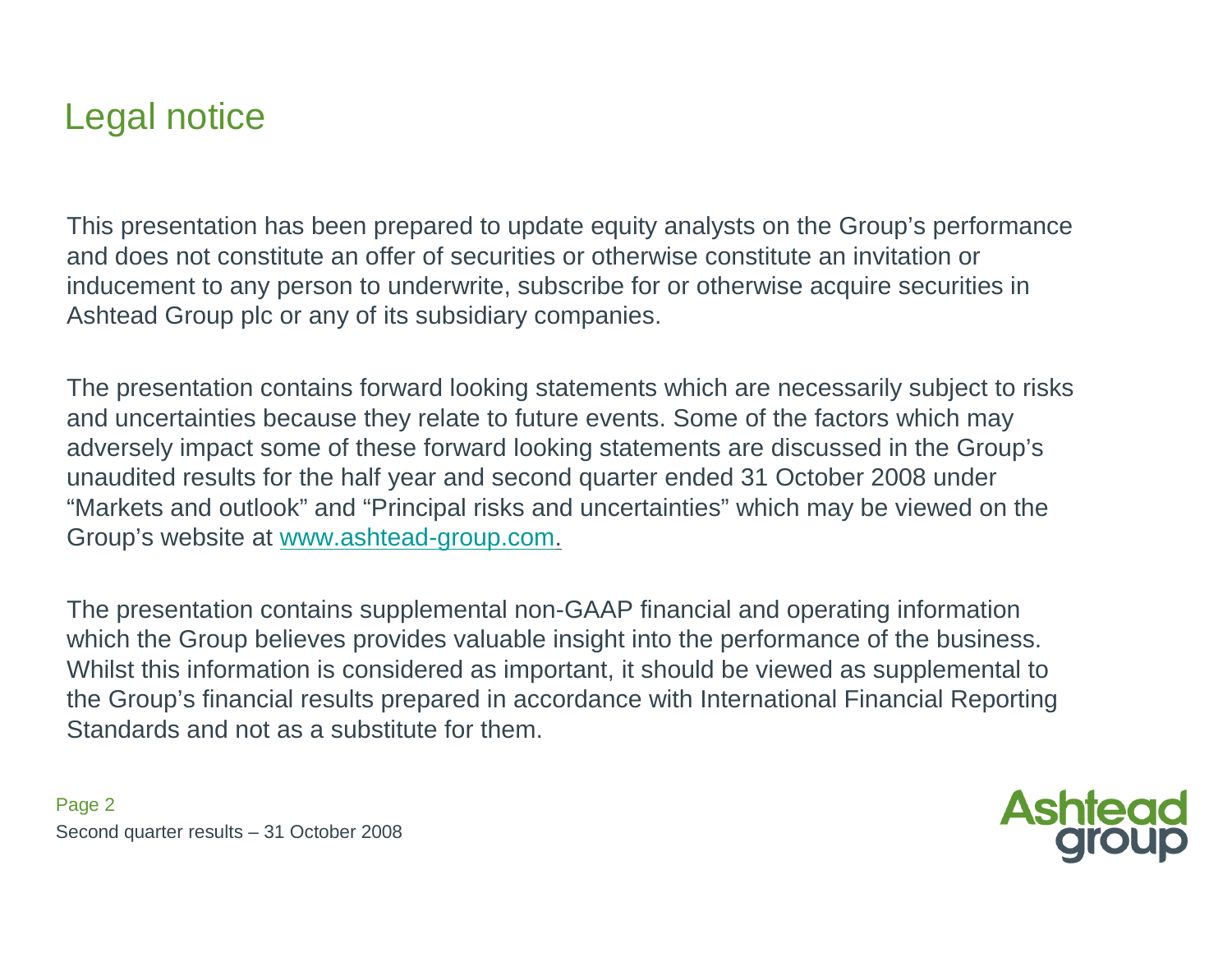# Agenda

#### •**Geoff Drabble – Chief executive**

- − First half results
- − Operations
- − Positioning the business for the future

#### •**Ian Robson – Finance director**

- − Impact of foreign exchange
- − Cash flow
- − Capital structure and debt
- **Q&A**

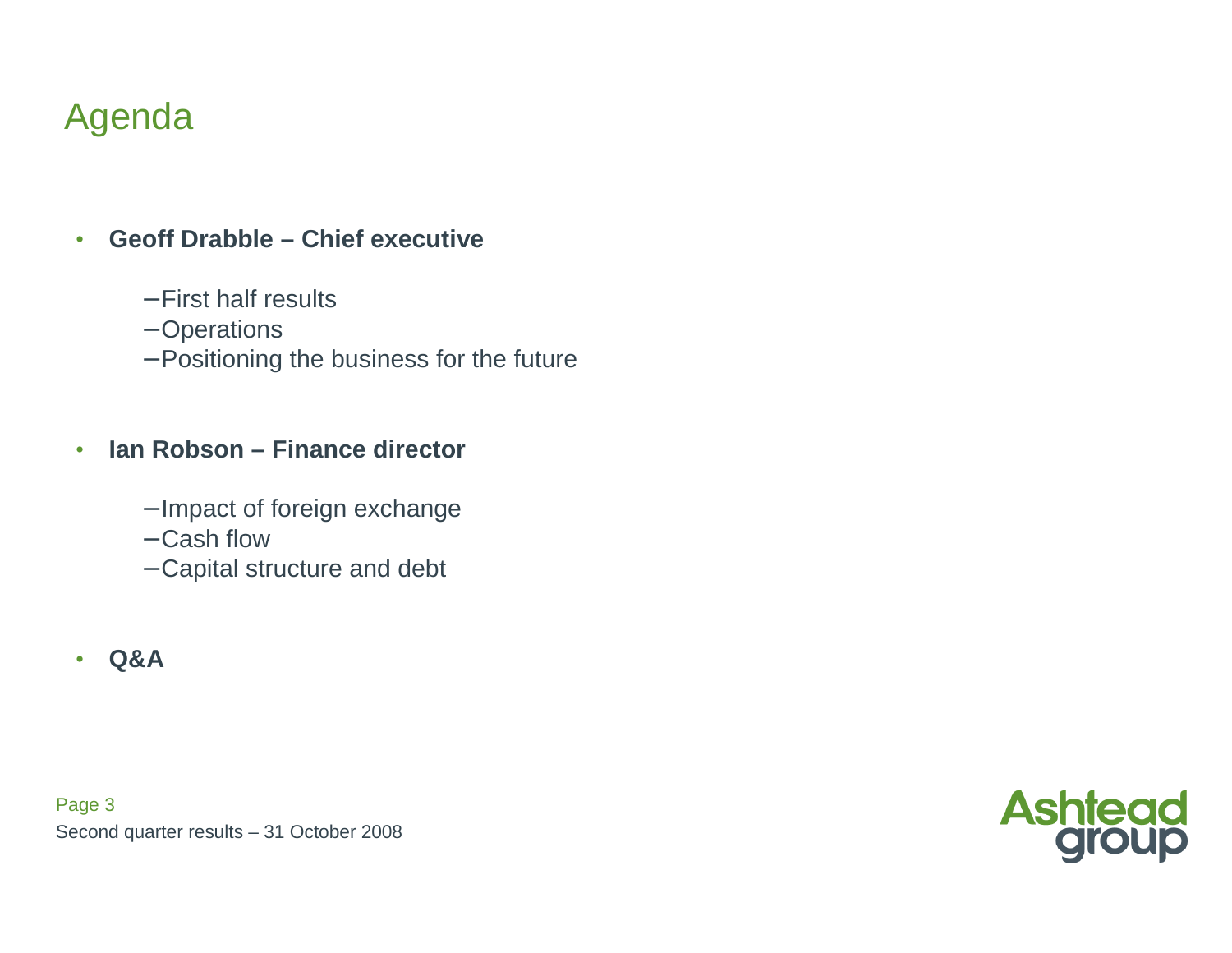# **Highlights**

- $\bullet$ Good first half profits and earnings growth in slowing market conditions
- $\bullet$  Prompt action initiated to reduce cost base by £45m to right size the business for the levels of demand we anticipate next year
- $\bullet$  On track to generate £200m cash inflow this year and a minimum of £100m in 2009/10
- $\bullet$ All our debt is committed for the long term and structured to remain covenant free
- $\bullet$ Maintained cash outlay on dividend at £4.4m or 0.9p per share (2007: 0.825p)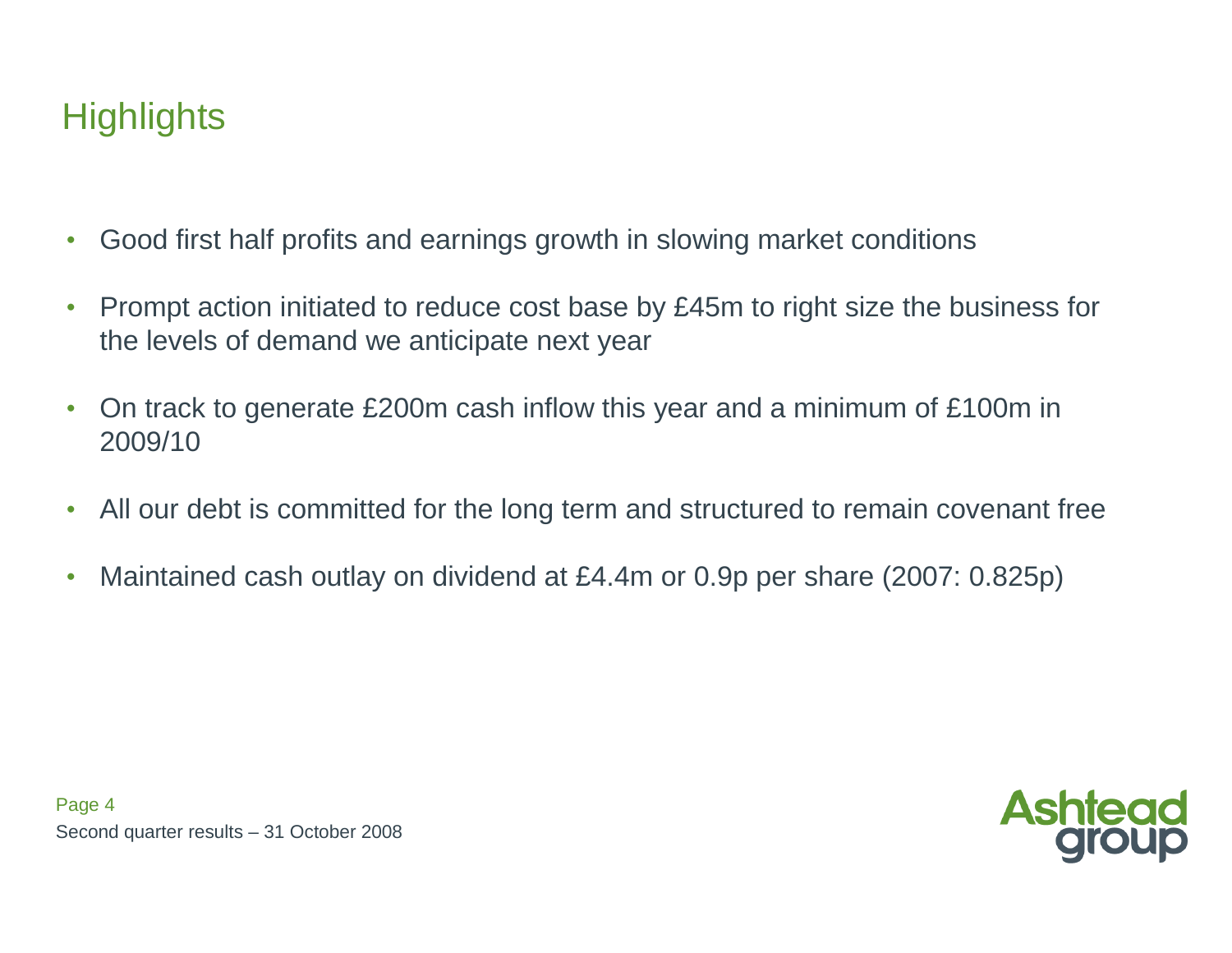# Good trading performance in slowing markets

|                                                  |                | Growth             |               |               |  |  |  |
|--------------------------------------------------|----------------|--------------------|---------------|---------------|--|--|--|
|                                                  |                |                    | At actual     | At constant   |  |  |  |
|                                                  | 2008           | 2007               | rates         | rates         |  |  |  |
|                                                  | £m             | £m                 | $\frac{0}{0}$ | $\frac{0}{0}$ |  |  |  |
| Revenue                                          | 546            | 510                | $+7%$         | $+1\%$        |  |  |  |
| <b>Operating costs</b>                           | (346)          | (320)              | $+8%$         | $+3%$         |  |  |  |
| Gain on sale of used equipment                   | 6              |                    |               |               |  |  |  |
| <b>Underlying EBITDA</b>                         | 206            | 197                | $+4%$         | $-1\%$        |  |  |  |
| Depreciation                                     | <u>(96)</u>    | $\left( 87\right)$ | $+10%$        | $+4%$         |  |  |  |
| Underlying operating profit                      | <u> 110</u>    | 110                | ۰             | $-6%$         |  |  |  |
| <b>Margins</b><br>- EBITDA<br>- Operating profit | 37.7%<br>20.1% | 38.7%<br>21.5%     |               |               |  |  |  |

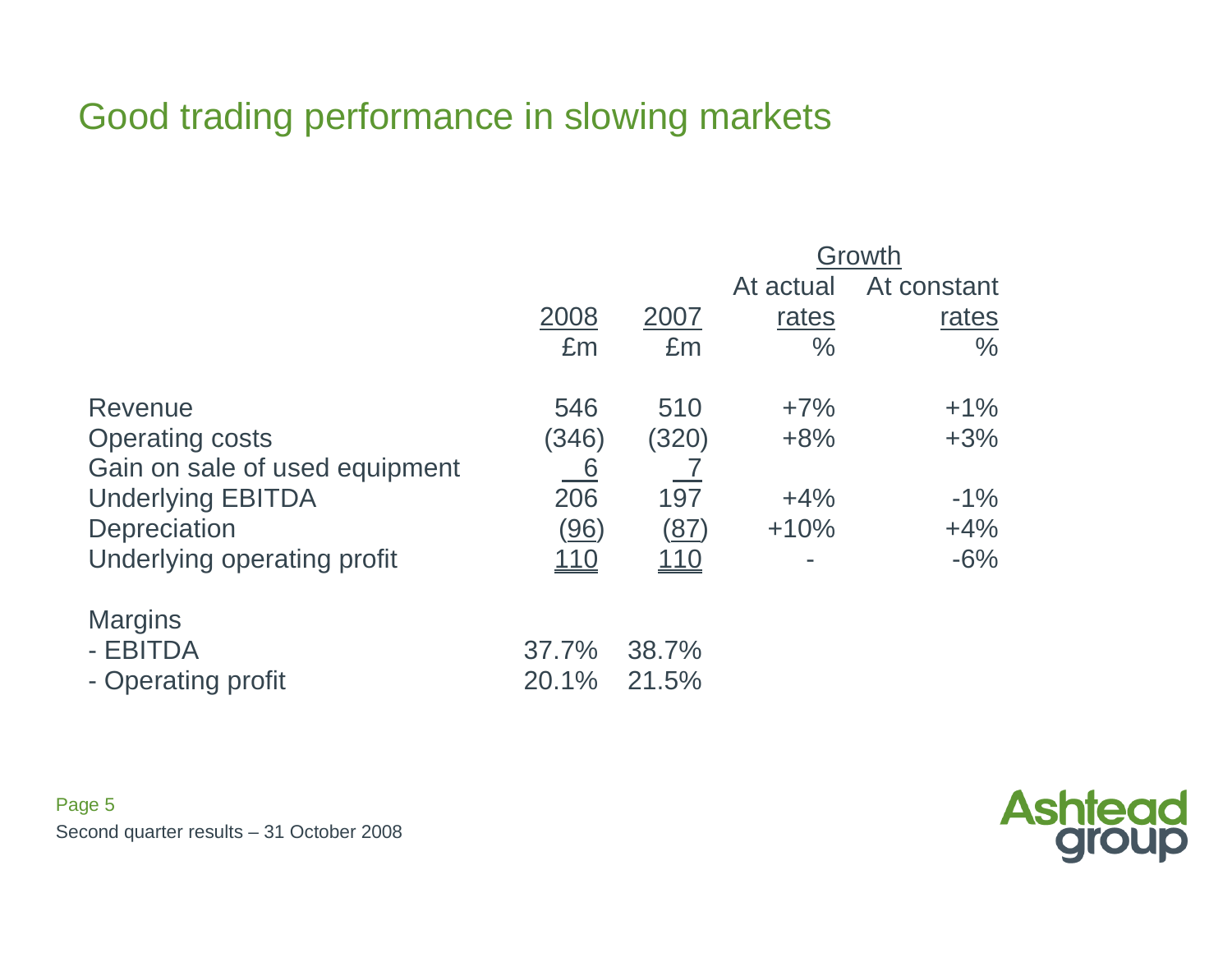## Good growth in profits and earnings

Benefit of lower debt and interest rates and the share buy back reflected in earnings

| Growth     |                          |                          |               |  |  |
|------------|--------------------------|--------------------------|---------------|--|--|
|            |                          | At actual                | At constant   |  |  |
| 2008       | 2007                     | rates                    | rates         |  |  |
| £m         | £m                       | $\frac{0}{0}$            | $\frac{0}{0}$ |  |  |
| 110        | 110                      |                          | $-6%$         |  |  |
|            |                          |                          |               |  |  |
|            |                          |                          | $+3%$         |  |  |
| 36%        | 36%                      |                          |               |  |  |
| <u>510</u> | 552                      | $-8%$                    | $-8%$         |  |  |
|            | <u>8.9p</u>              | $+12%$                   | $+8%$         |  |  |
|            | <u>(33)</u><br><u>77</u> | <u>(38)</u><br><u>72</u> | $+7%$         |  |  |

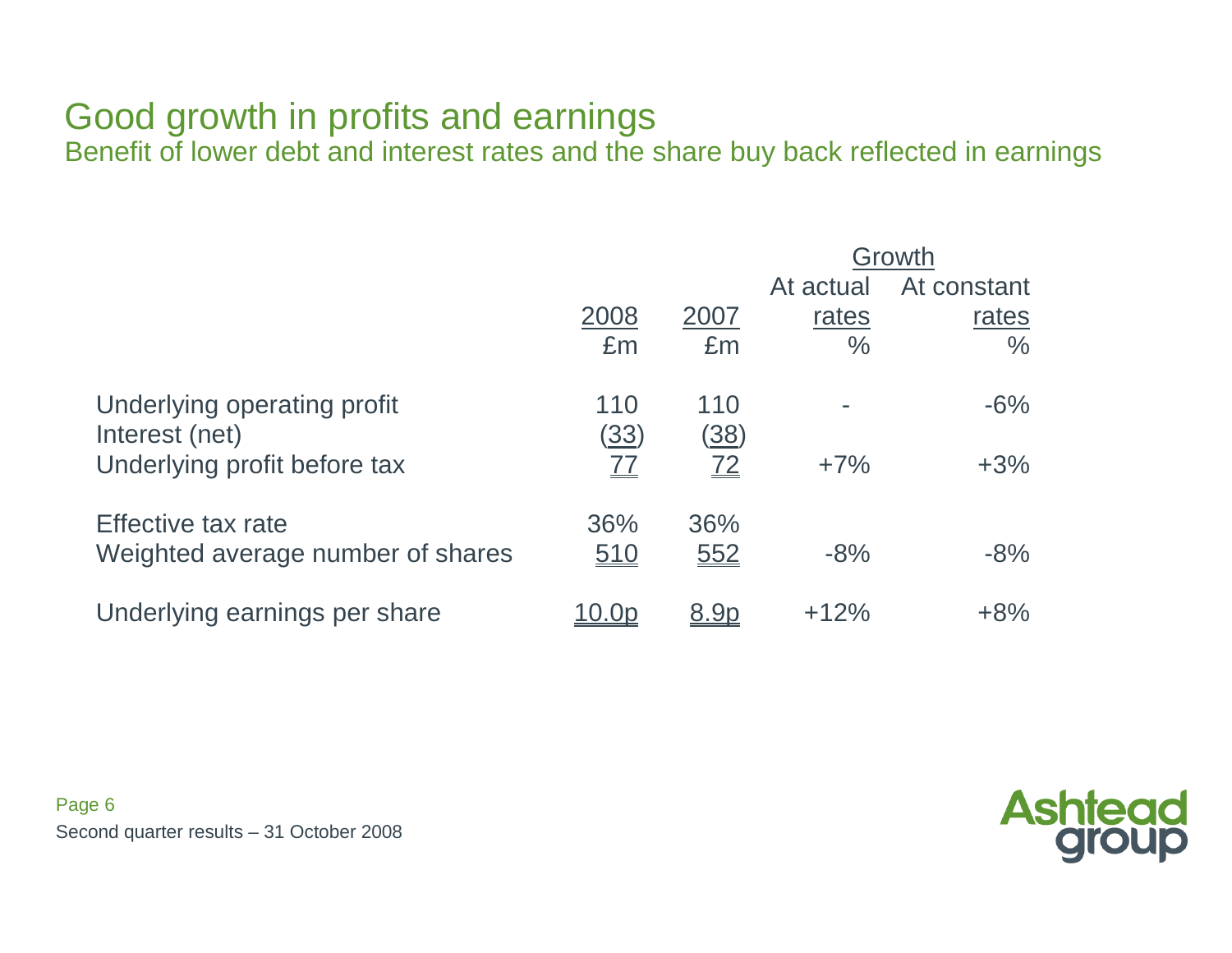# Sunbelt – trading results

|                                |                              | Second quarter  |               | <b>First half</b> |                |        |  |  |
|--------------------------------|------------------------------|-----------------|---------------|-------------------|----------------|--------|--|--|
|                                | 2008                         | 2007            | Growth        | 2008              | 2007           | Growth |  |  |
|                                | $\mathsf{S}$ m               | $\mathsf{S}$ m  | $\frac{0}{0}$ | $\mathsf{S}$ m    | $\mathsf{S}$ m | $\%$   |  |  |
| Revenue                        | 418                          | 421             | $-1\%$        | 822               | 809            | $+2\%$ |  |  |
| <b>Operating costs</b>         | (260)                        | (246)           | $+6%$         | (508)             | (490)          | $+4%$  |  |  |
| Gain on sale of used equipment | <u>4</u>                     | $\underline{5}$ |               |                   | <u> 12</u>     |        |  |  |
| <b>EBITDA</b>                  | 162                          | 180             | $-10%$        | 321               | 331            | $-3%$  |  |  |
| Depreciation                   | <u>(67)</u>                  | (68)            | $-1\%$        | <u>(134)</u>      | <u>(134)</u>   |        |  |  |
| <b>Operating profit</b>        | $\underline{\underline{95}}$ | <u> 112</u>     | $-15%$        | <u>187</u>        | <u>197</u>     | $-5%$  |  |  |
| <b>Margins</b>                 |                              |                 |               |                   |                |        |  |  |
| - EBITDA                       | 38.8%                        | 42.7%           |               | 39.0%             | 40.8%          |        |  |  |
| - Operating profit             | 22.7%                        | 26.6%           |               | 22.8%             | 24.3%          |        |  |  |
| Return on investment           |                              |                 |               | 13.8%             | 13.7%          |        |  |  |

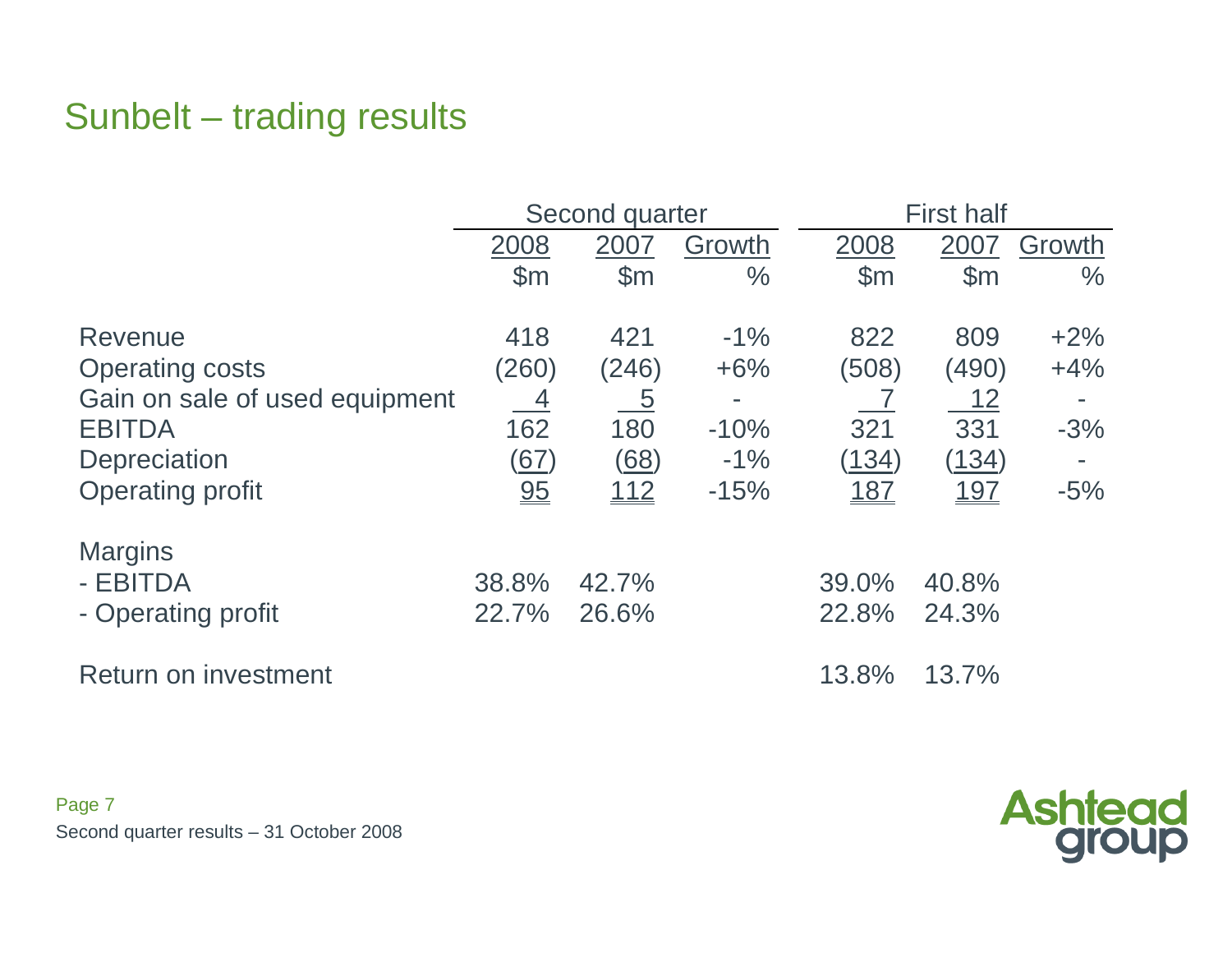# **Sunbelt**

Q2 continued trend of market share gains with increased fleet on rent

- • Encouraging trends in fleet on rent in a number of geographies
- •California and Florida remain tough
- • Slowing end markets reflected in weaker utilisation in October and November
- • Improved fleet planning and lower utilisation allowsdefleeting to right size for anticipated lower demand

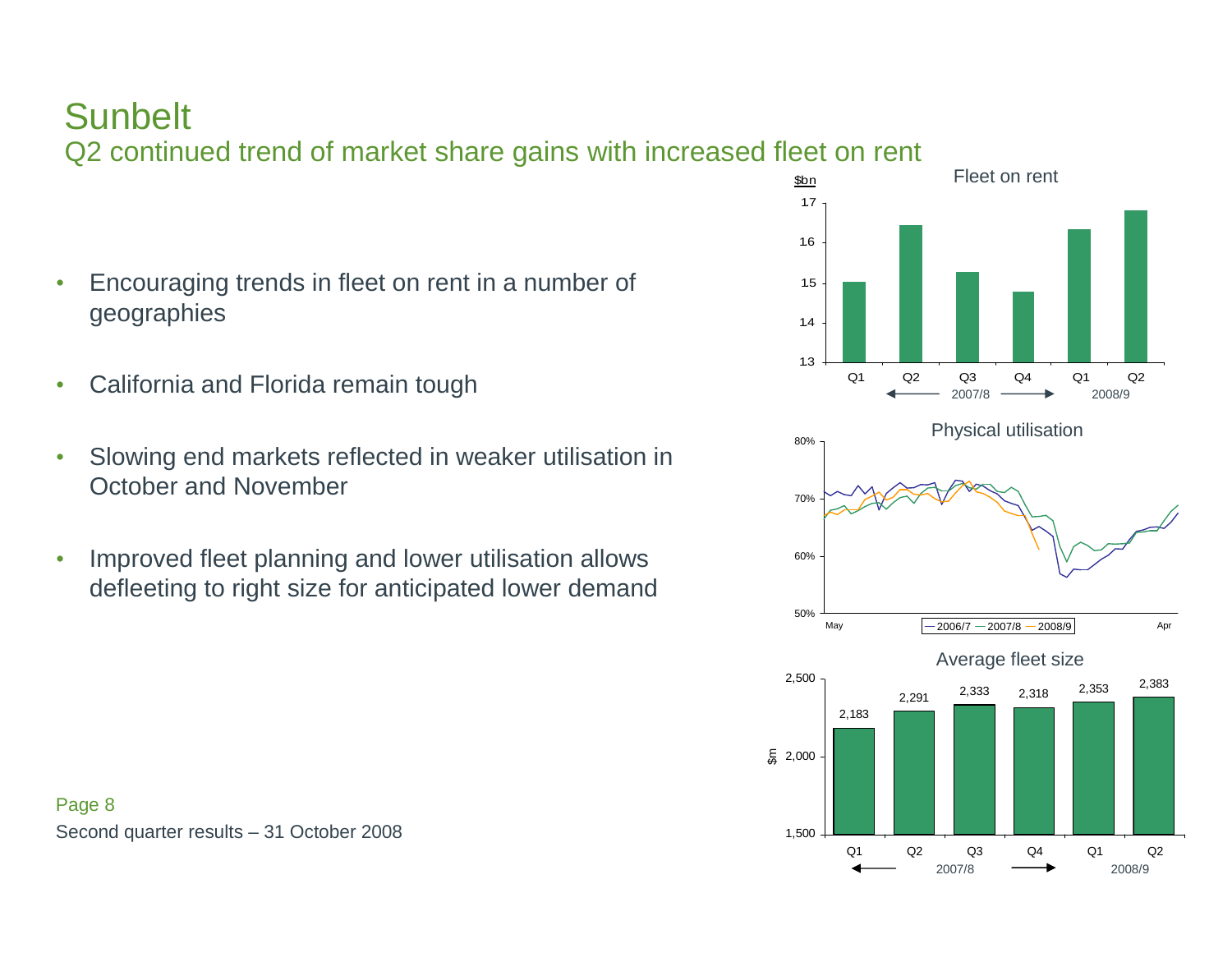# **Sunbelt**

Good rate discipline experienced in the second quarter

- • Yield improved sequentially in Q2 as rate disciplineholds
- •Trend to larger projects continues
- •Regional variation continues
- • Further pressure anticipated in seasonally difficult Q3 and Q4 – hence cost base restructuring





+2%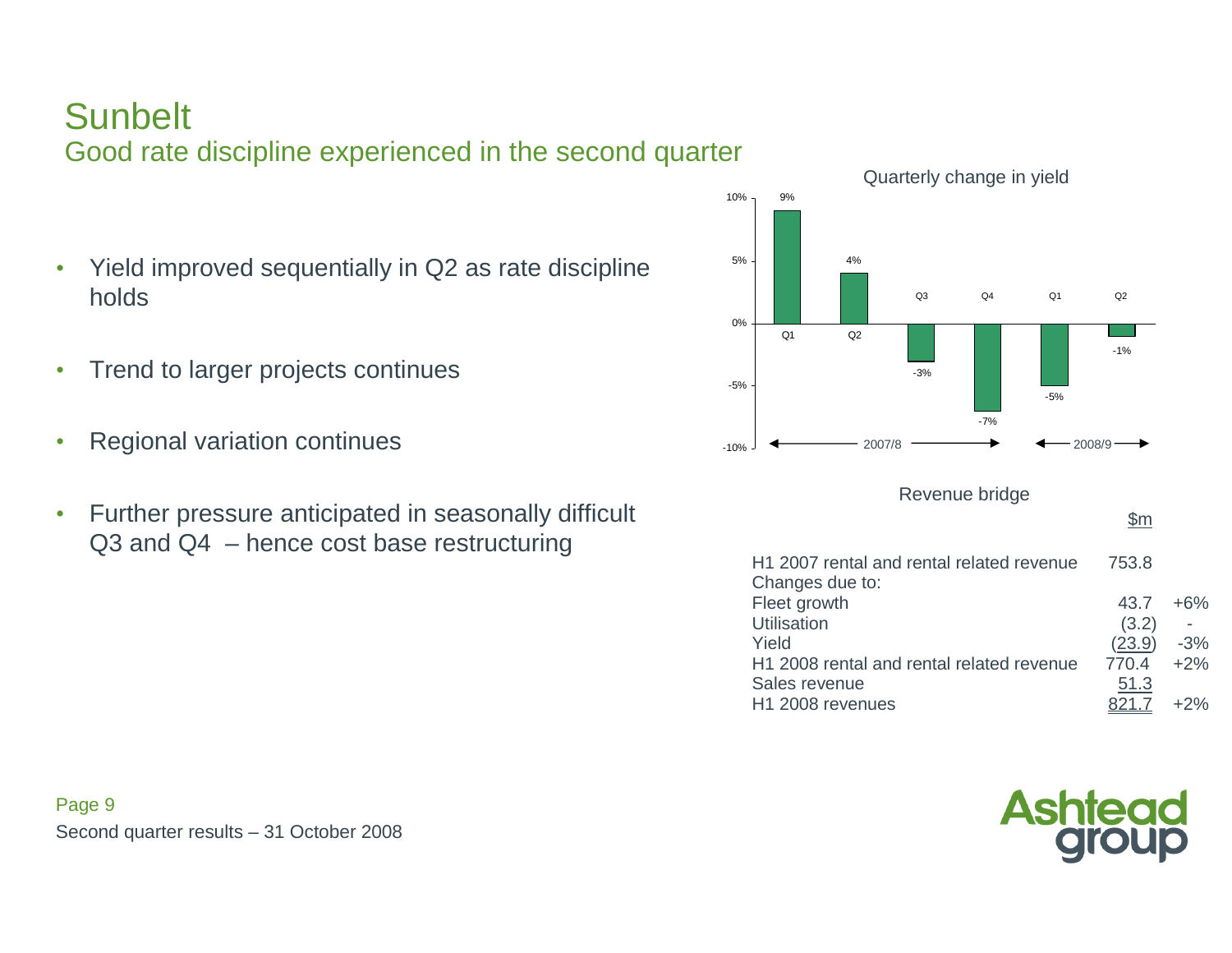## Sunbelt market outlook

 Short term uncertainty but reasons to be optimistic in the longer term

- •Slowing demand experienced in recent months
- $\bullet$ Commercial building forecast to be particularly hard hit
- • Indications of government support for infrastructure expenditure - but lacking in detail and only likely to impact from Q3 09
- • Competitive landscape will change with smaller, poorly financed businesses unable to survive – will lead toconsolidation
- • Uncertainty and lack of finance will drive increased rental penetration

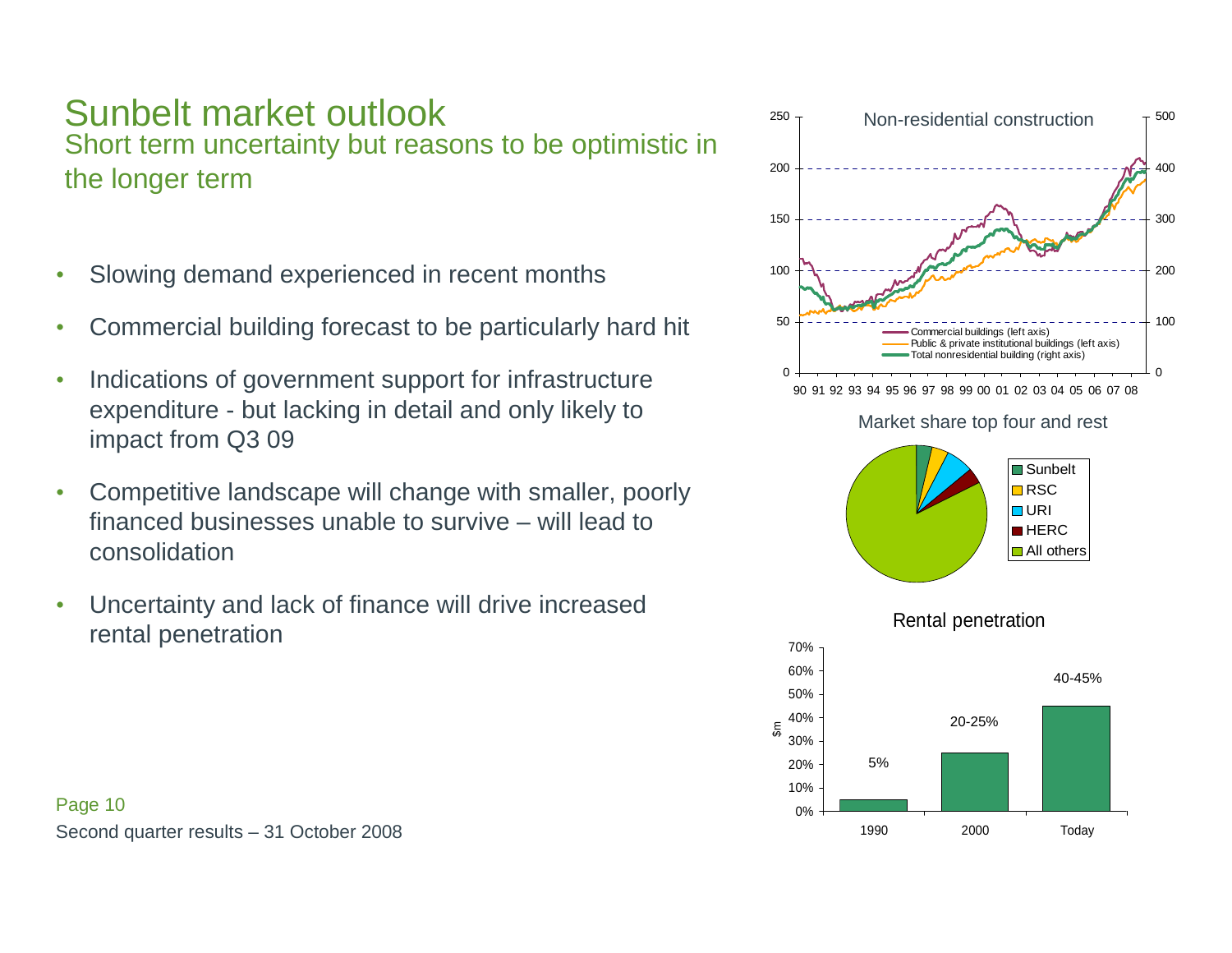# A-Plant – trading results

|                                |                            | Second quarter |               |                | <b>First half</b> |               |  |  |
|--------------------------------|----------------------------|----------------|---------------|----------------|-------------------|---------------|--|--|
|                                | 2008                       | 2007           | Growth        | 2008           | 2007              | Growth        |  |  |
|                                | £m                         | £m             | $\frac{0}{0}$ | £m             | £m                | $\frac{0}{0}$ |  |  |
| Revenue                        | 55                         | 56             | $-4%$         | 110            | 109               | $+1\%$        |  |  |
| <b>Operating costs</b>         | (36)                       | (36)           |               | (73)           | (73)              |               |  |  |
| Gain on sale of used equipment |                            | <u>_1</u>      |               | $\frac{2}{39}$ | $\frac{2}{38}$    |               |  |  |
| <b>EBITDA</b>                  | 20                         | 21             | $-4%$         |                |                   | $+3%$         |  |  |
| <b>Depreciation</b>            | (13)                       | (11)           | $+14%$        | <u>(25)</u>    | (21)              | $+19%$        |  |  |
| <b>Operating profit</b>        | $\overline{\underline{I}}$ | <u>10</u>      | $-25%$        | 14             | 17                | $-14%$        |  |  |
| <b>Margins</b>                 |                            |                |               |                |                   |               |  |  |
| - EBITDA                       | 36.1%                      | 36.2%          |               | 35.4%          | 34.6%             |               |  |  |
| - Operating profit             | 13.1%                      | 16.8%          |               | 13.0%          | 15.2%             |               |  |  |
| <b>Return on investment</b>    |                            |                |               | 9.1%           | 10.2%             |               |  |  |

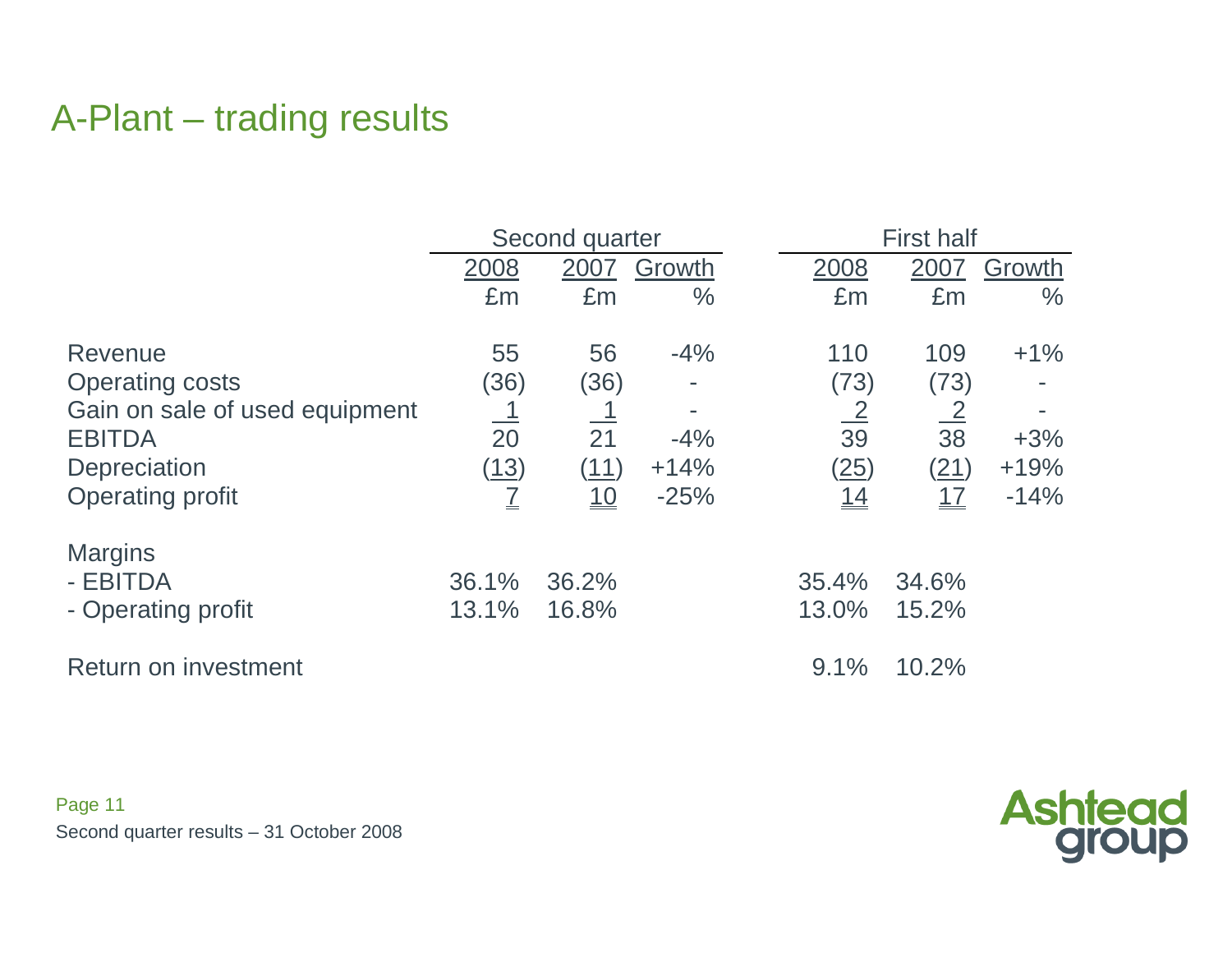## A-Plant

Continues to benefit from high levels of fleet on rent and market leading organic growth

- $\bullet$ Year on year growth in fleet on rent continues
- •Benefitting from long term relationships with key accounts
- •Market conditions have slowed in recent weeks
- $\bullet$ Opportunity to right size fleet given current levels of utilisation
- •Young fleet allows for period of low capital expenditure

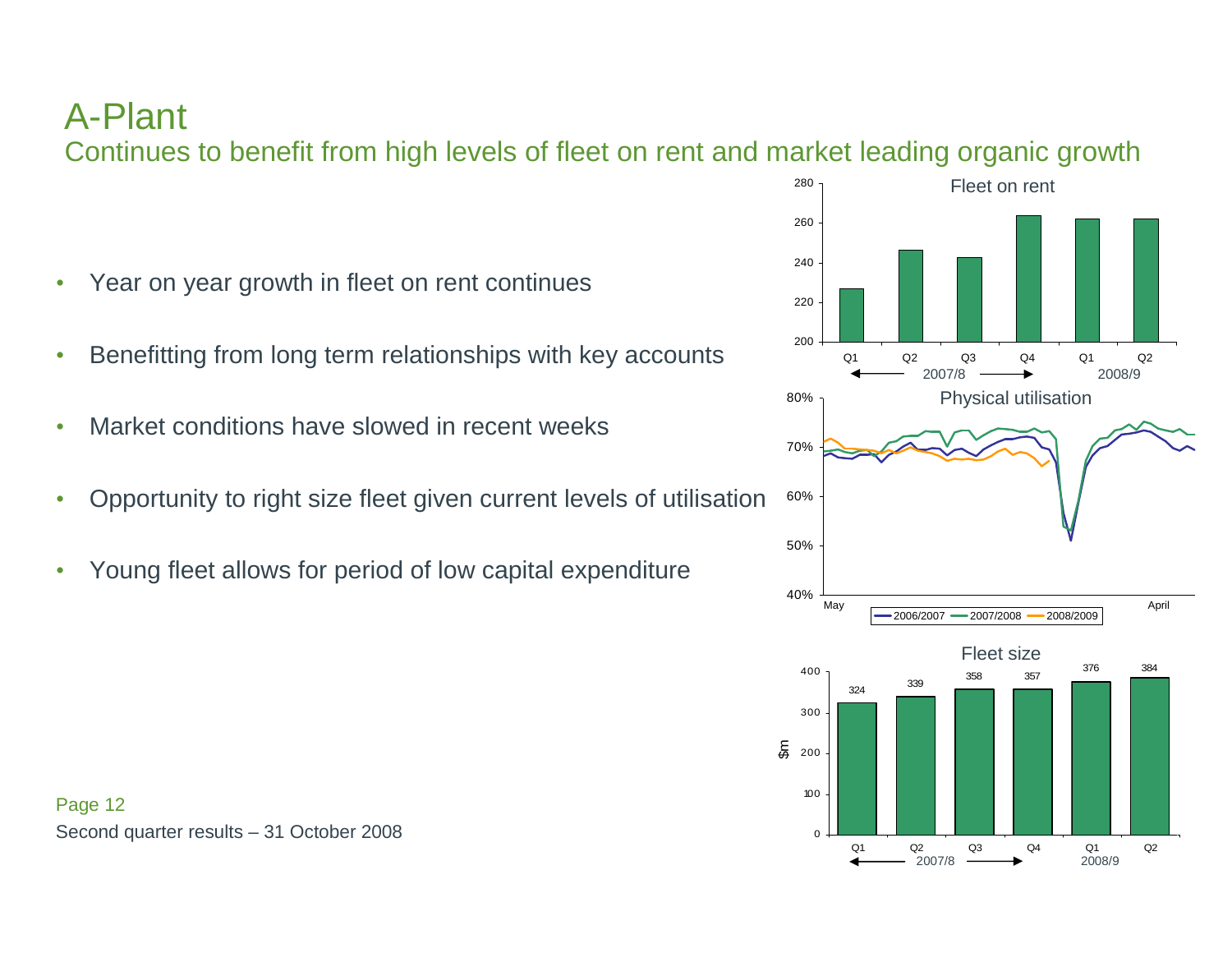### A-PlantYield has suffered due to lack of market discipline

- •Yield has suffered as rates have fallen
- • Financially weaker competitors engaging in short term irrational behaviour
- •Need to focus on value added services
- • Longer term there will be consolidation as poorly financed competitors exit



H<sub>1</sub> 2008 rental and rental related revenue 106.6

H1 2008 revenues

 +1%Sales revenue 2.9 109.5 +1%

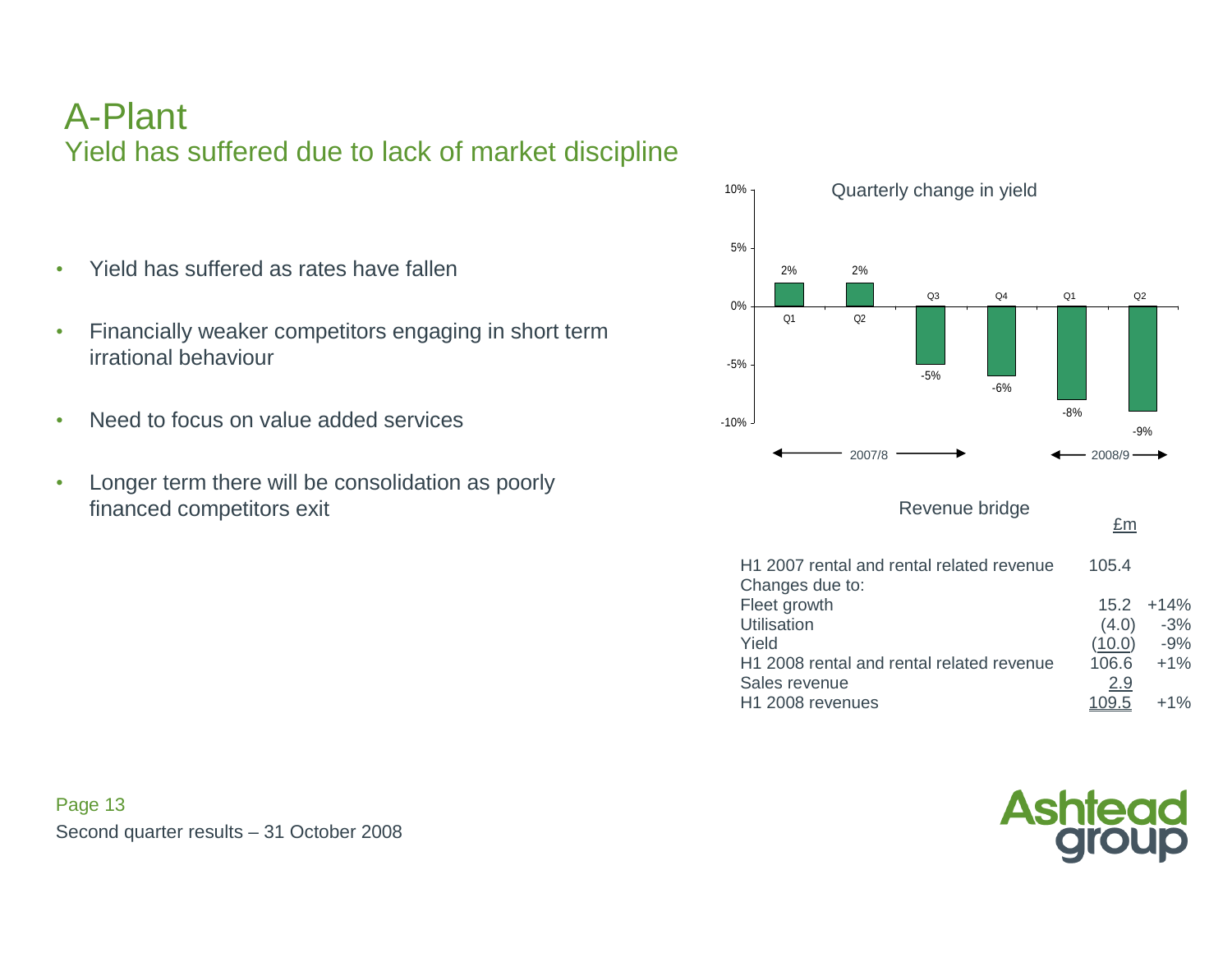# A-Plant market outlook

- •Very little empirical data
- •Housing and consumer facing construction (e.g. retail) continuing to fall and outlook weak
- •Office and manufacturing also likely to be weak as general economy faces recession
- • Major projects (e.g. Olympics, Building Schools for the Future & Energy) provide support, particularly given our focus and strength with major accounts
- $\bullet$ Government related expenditure being pulled forward - should ultimately help
- $\bullet$ Financial constraints will lead to consolidation and an improved market dynamic

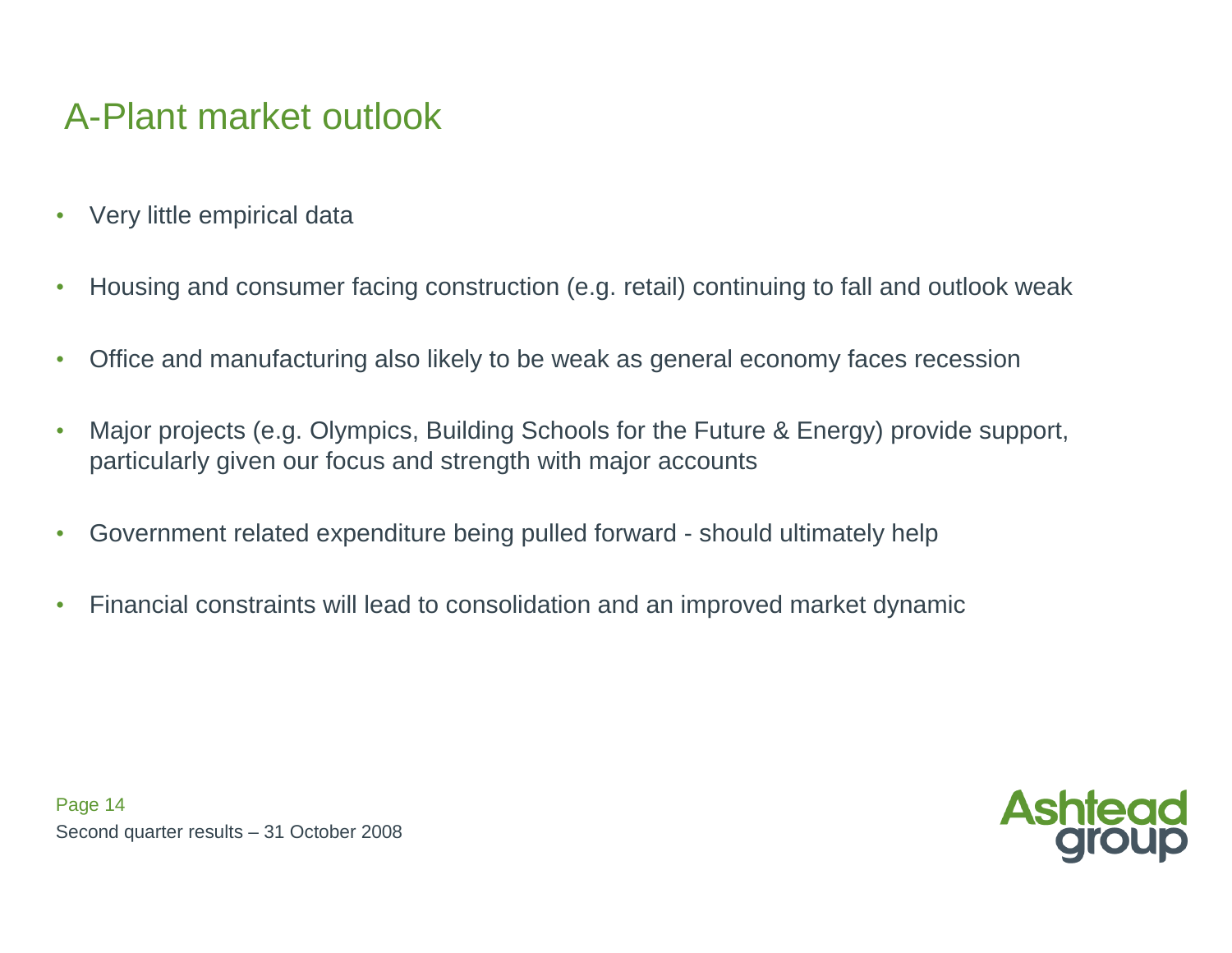# Right sizing programme

Prompt action being taken to position the business for the future

- •Anticipate weaker demand in both markets in 2009/10
- $\bullet$  Taking early aggressive action to lower costs and reduce fleet size (by around 7%) in both markets
- $\bullet$ Expect to deliver full year cost savings of £45m
- $\bullet$  First half one time charge of £36m, with further second half expense of around £19m (at Oct 2008 exchange rates)
- $\bullet$ Positive net cash inflow by year end of £25-30m from fleet sales

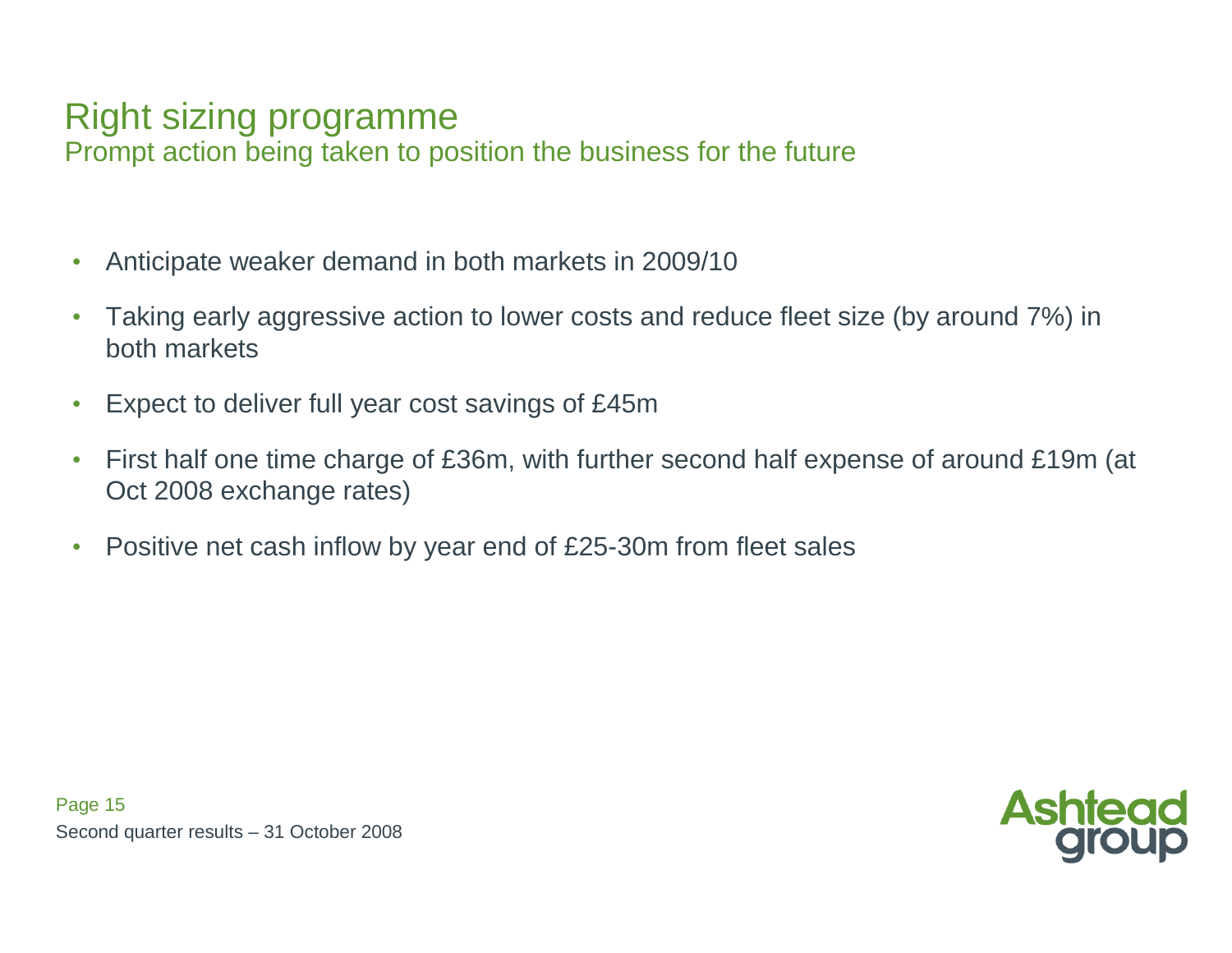Ian RobsonFinance director

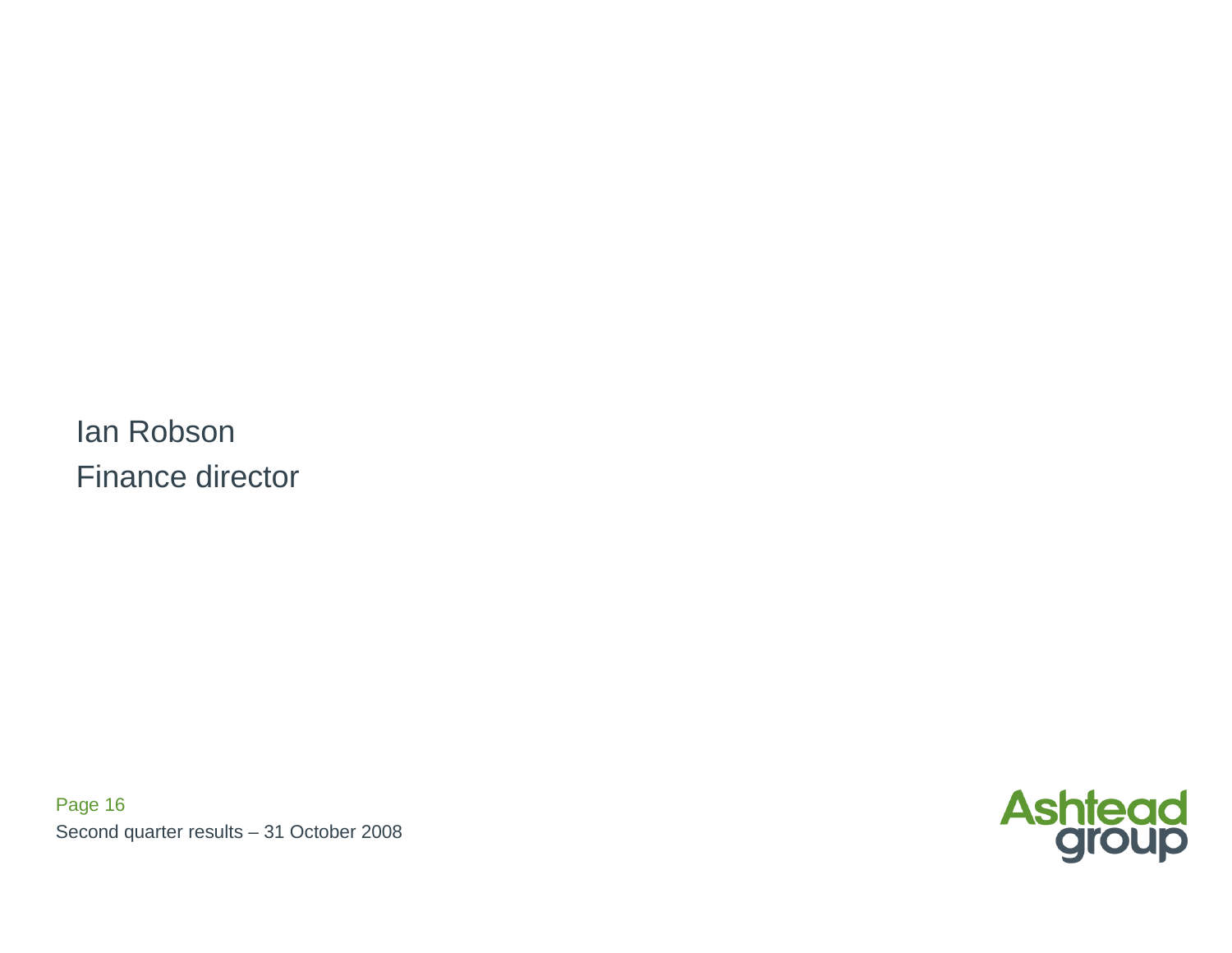### Significant translation impact this quarter from the stronger dollarespecially on the value of balance sheet assets and liabilities

|                                                                                          | 2008                 | <b>200</b>           | Change             |                                                                                                                          |
|------------------------------------------------------------------------------------------|----------------------|----------------------|--------------------|--------------------------------------------------------------------------------------------------------------------------|
| <b>Average (income statement)</b><br>- First quarter<br>- Second quarter<br>- First half | 1.97<br>1.79<br>1.88 | 2.00<br>2.02<br>2.01 | $1\%$<br>11%<br>7% | Relatively small impact on<br>first half profits and earnings                                                            |
| Closing (balance sheet & debt)<br>- 30 April<br>$-31$ July<br>- 31 October               | 1.98<br>1.98<br>1.62 | 2.00<br>2.03<br>2.08 | 1%<br>3%<br>22%    | Substantial increase in<br>sterling value of Sunbelt's<br>assets (its fleet) and liabilities<br>(its debt) at 31 October |

- Stronger dollar increases earnings, asset values and the sterling value of our debt
- Constant currency disclosures included in the results release

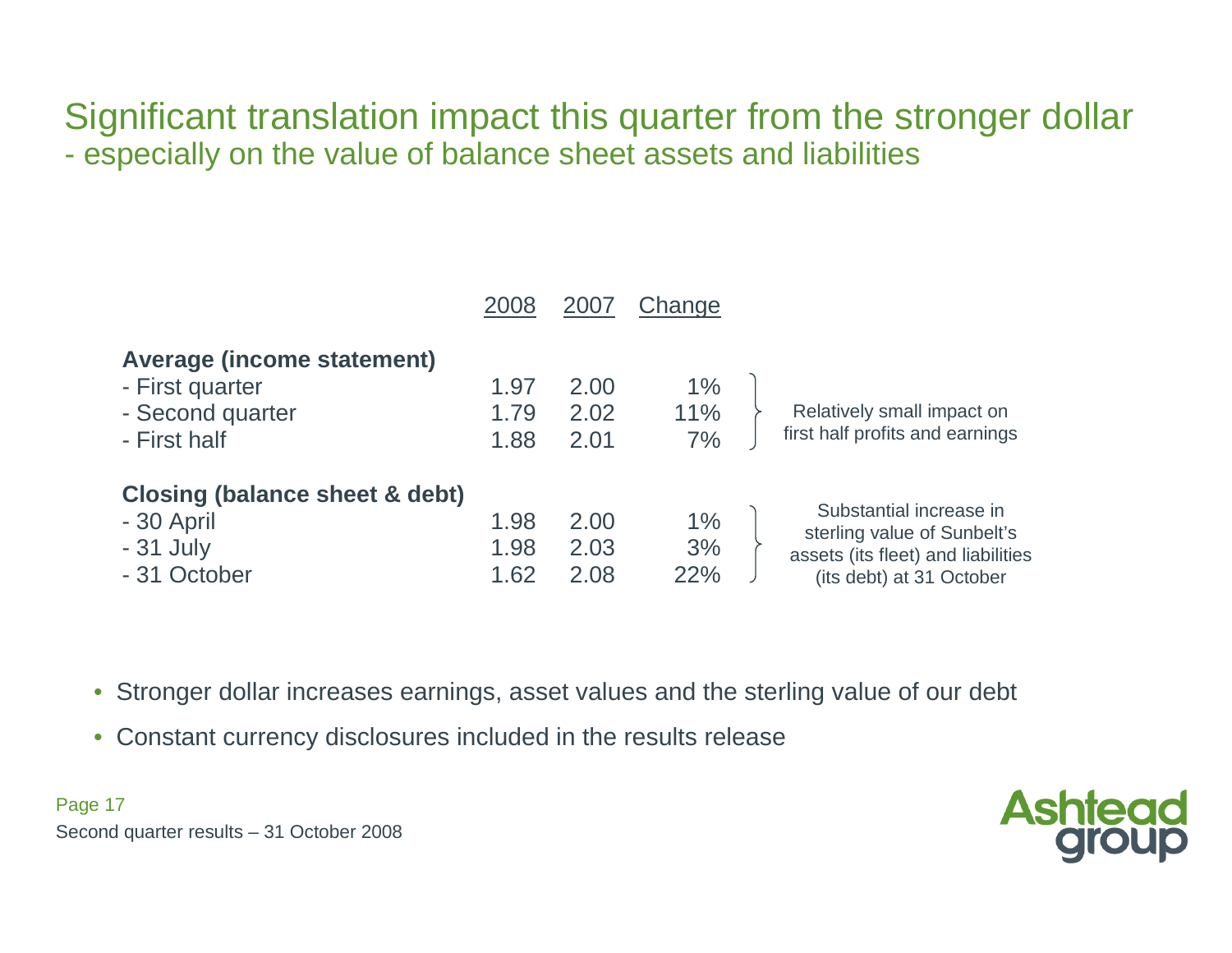## Cash flow - slower capex leading to first half debt pay-downthis trend will accelerate in the second half

|                                                 | 6 months ended |            | _TM                            |
|-------------------------------------------------|----------------|------------|--------------------------------|
|                                                 | October        | October    | Oct                            |
|                                                 | 2008           | 2007       | 2008                           |
|                                                 | £m             | £m         | £m                             |
| Cash inflow from operations before exceptionals | 195            | 179        | 372                            |
| Maintenance capital expenditure                 | (123)          | (136)      | (218)                          |
| Sale of used rental equipment                   | 28             | 58         | 62                             |
| Growth capital expenditure                      | (51)           | 102)       | $\left( 70\right)$             |
|                                                 | 146)           | (180)      | (226)                          |
| Interest and tax                                | (29)           | (35)       | 77                             |
| Exceptional costs paid (net)                    | (1)            | <u>(6)</u> | $\left( \underline{4} \right)$ |
| <b>Free cash flow</b>                           | 19             | (42)       | 65                             |
| <b>Business disposals</b>                       | 90             |            | 84                             |
| <b>Total cash generated</b>                     | 109            | (42)       | 149                            |
| Dividends paid                                  | (8)            | (6)        | (13)                           |
| Purchase of own shares                          | <u>(14)</u>    |            | <u>(36)</u>                    |
| Reduction/(increase) in net debt                | <u>87</u>      | (48)       | <b>100</b>                     |

- Enlarged Group continues to convert c95% of EBITDA into cash
- LTM October 2008 net capex of £226m compares with 2008/9 full year guidance of £160m

### Page 18

Second quarter results – 31 October 2008

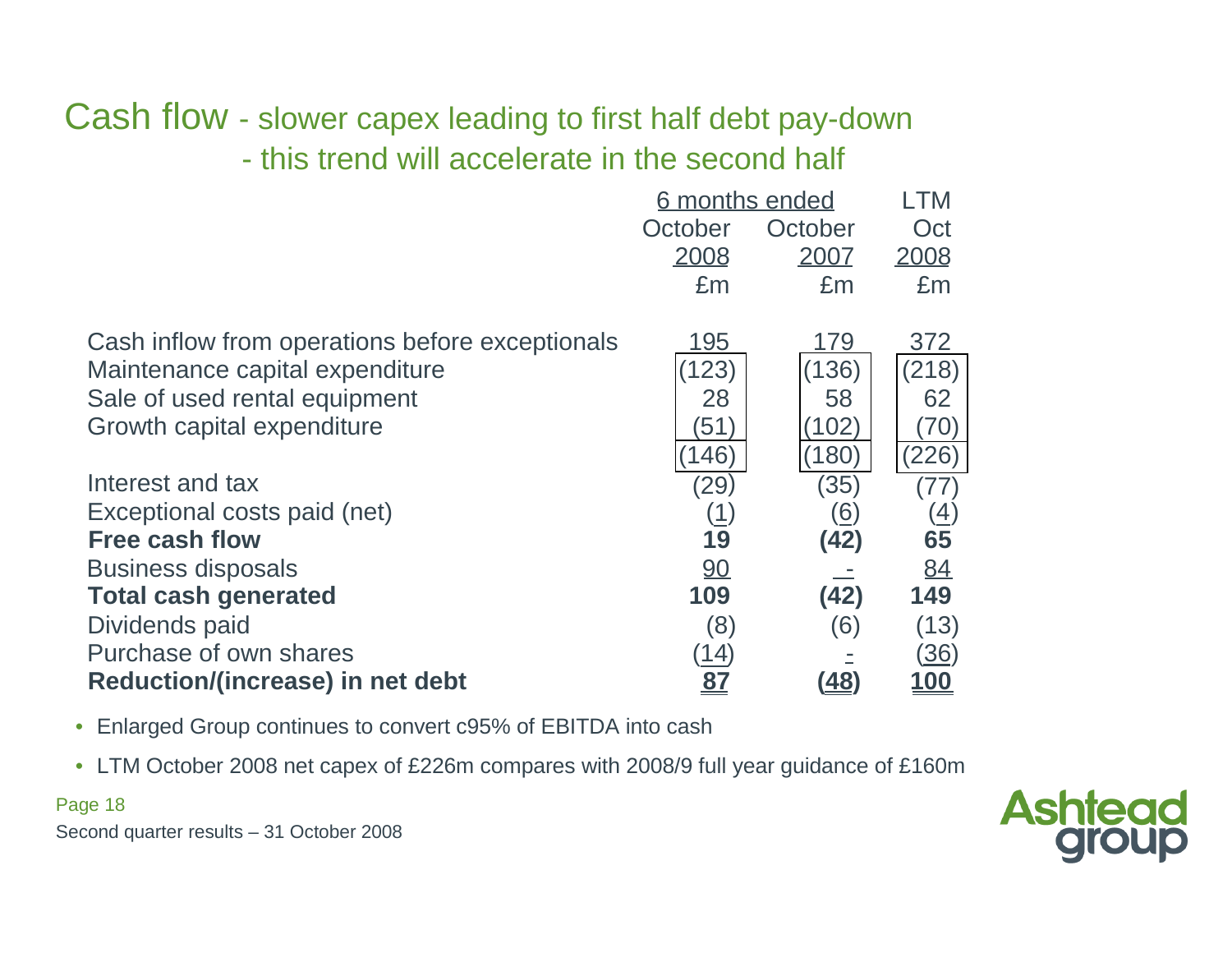# Cash flow and closing debt – significant translation effect

|                                                                                                                                                                       | 2008<br>£m                                                | 2007<br>£m                            |                                                                                 |            |
|-----------------------------------------------------------------------------------------------------------------------------------------------------------------------|-----------------------------------------------------------|---------------------------------------|---------------------------------------------------------------------------------|------------|
| Net debt at 30 April<br><b>Translation impact</b><br>Opening debt at closing exchange rates<br>Change from cash flows<br>Non cash movements<br>Net debt at 31 October | 963<br><u> 197</u><br>1,160<br>(87)<br><u>_3</u><br>1,076 | 916<br>(34)<br>882<br>48<br>931       |                                                                                 |            |
| Comprising:<br>First lien senior secured bank debt<br>Second lien secured notes<br>Finance lease obligations<br>Cash in hand                                          | 579<br>484<br>15<br><u>(2)</u><br><u>1,076</u>            | 541<br>374<br>18<br>(2)<br><u>931</u> | Interest rate<br><b>Floating rate</b><br><b>Fixed rate</b><br><b>Fixed rate</b> | 54%<br>46% |
| Net debt to EBITDA                                                                                                                                                    | 2.5 times                                                 | 2.8 times                             |                                                                                 |            |

Second quarter results – 31 October 2008

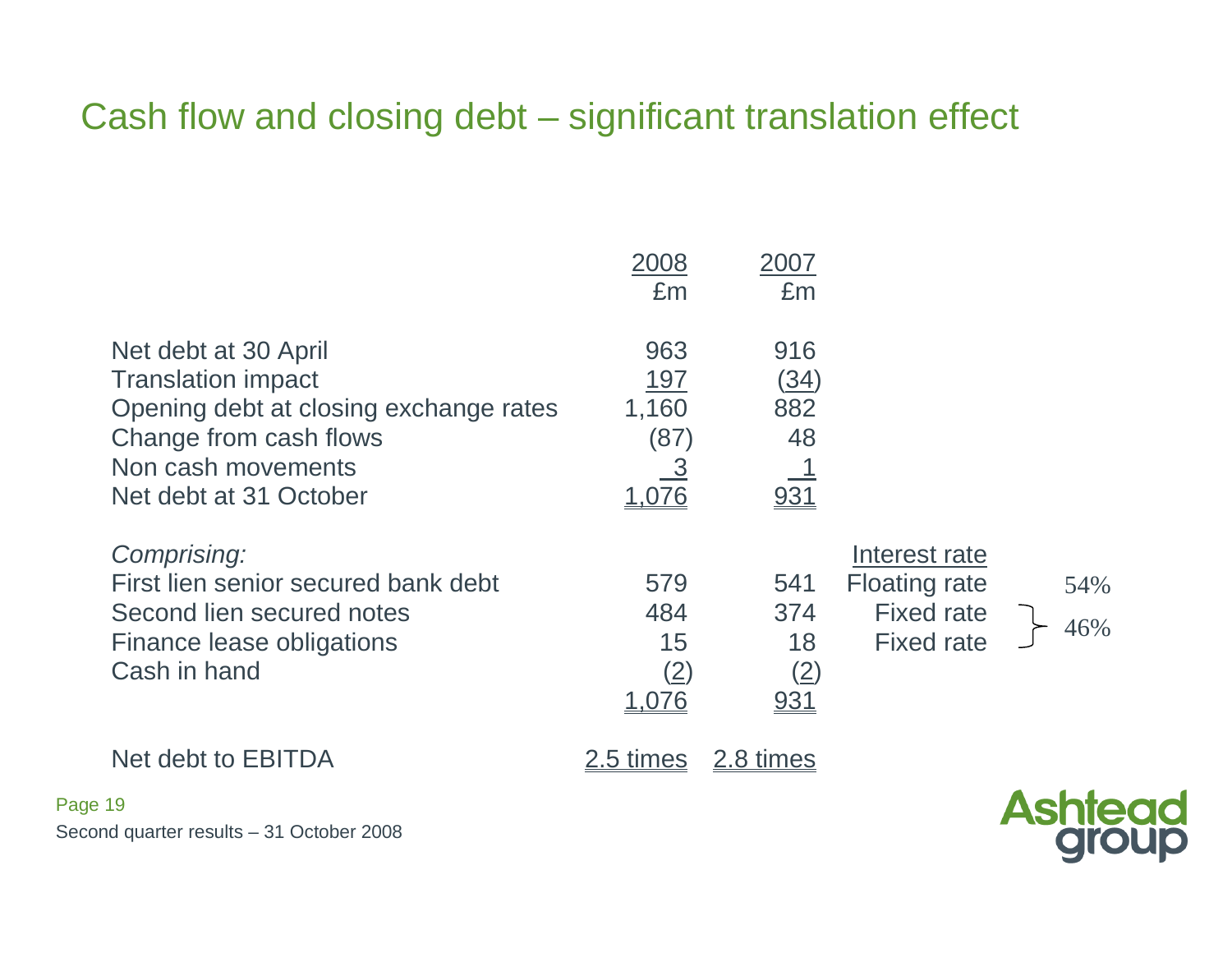### Flexible business model – capital expenditure through the economic cycle



Optimal average fleet age  $-30 - 48$  months

Gross capex as a % of depreciation Actual  $\Box$  Target



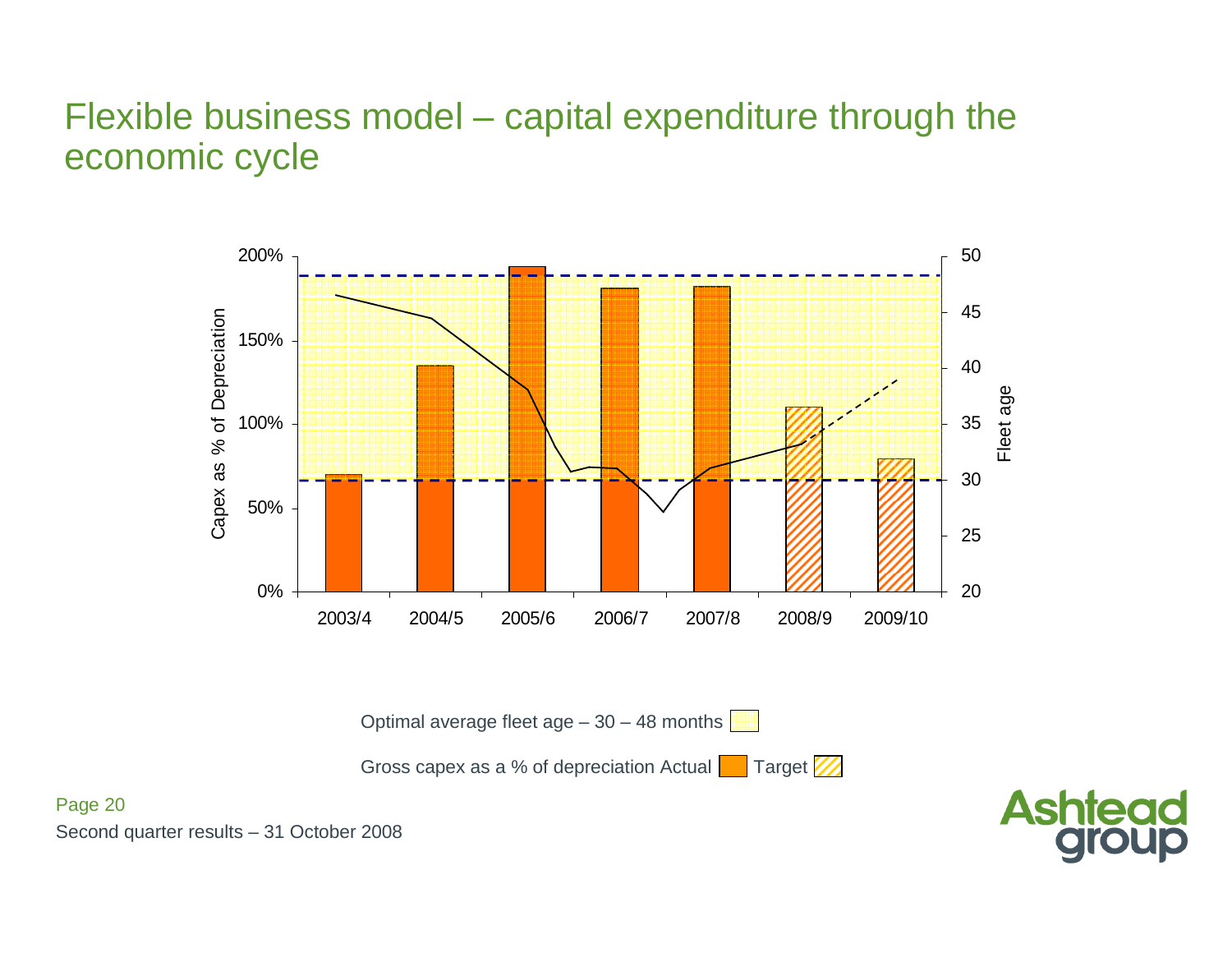# Net debt at constant exchange rates and leverage



- $\bullet$ Net debt at 31 October of £1,076m at constant rates down £90m since year end at constant rates
- $\bullet$ Underlying (constant rates) net debt to EBITDA leverage at 31 October of 2.5 times

### Page 21

Second quarter results – 31 October 2008

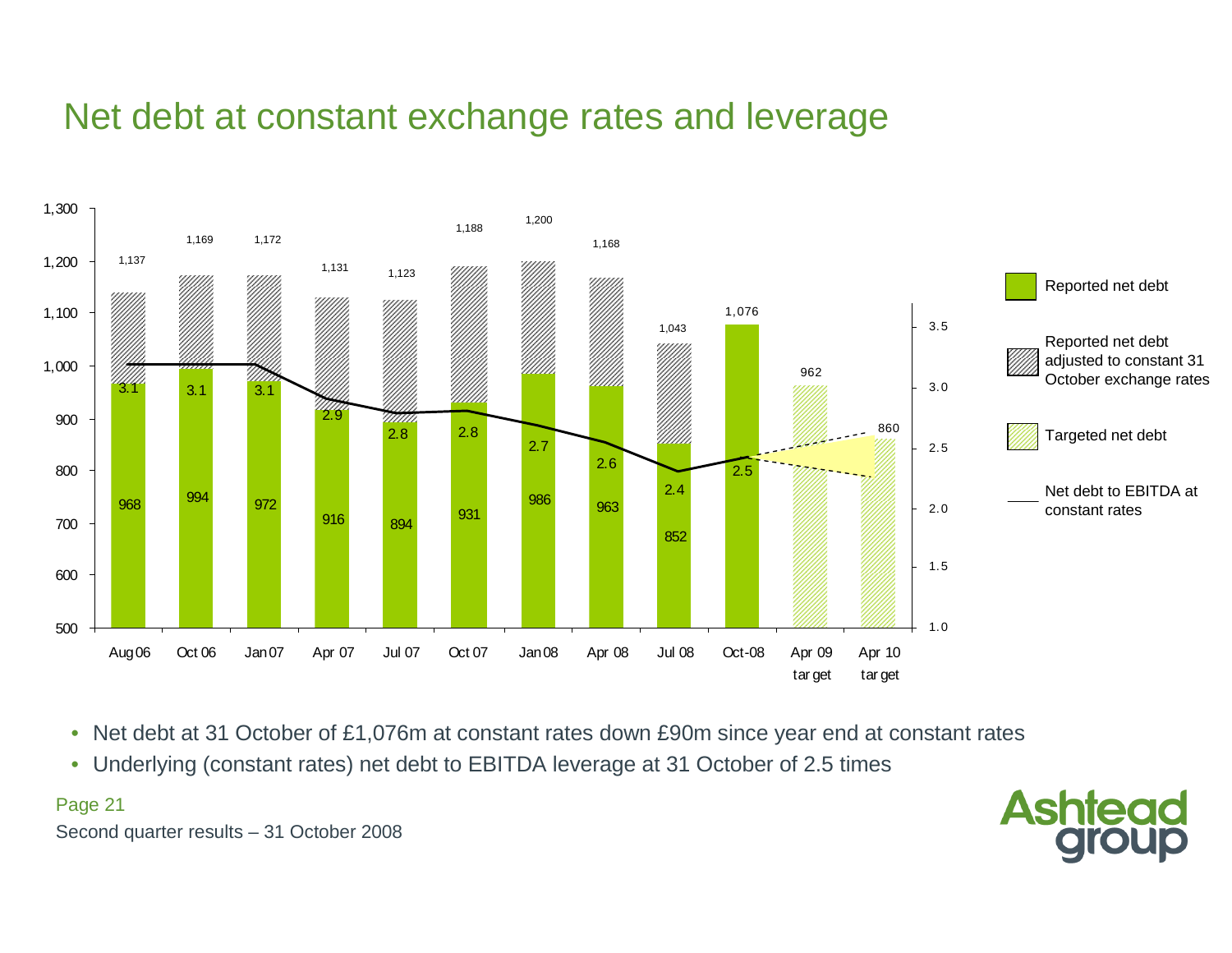# Asset based loan – drawn debt and availability



- Availability under the ABL totals \$764m providing substantial assurance that all our debt will remain effectively covenant free
- By April 2009 we are targeting net debt of \$1,555m (£962m at 31 October 2008 exchange rates)  $\bullet$



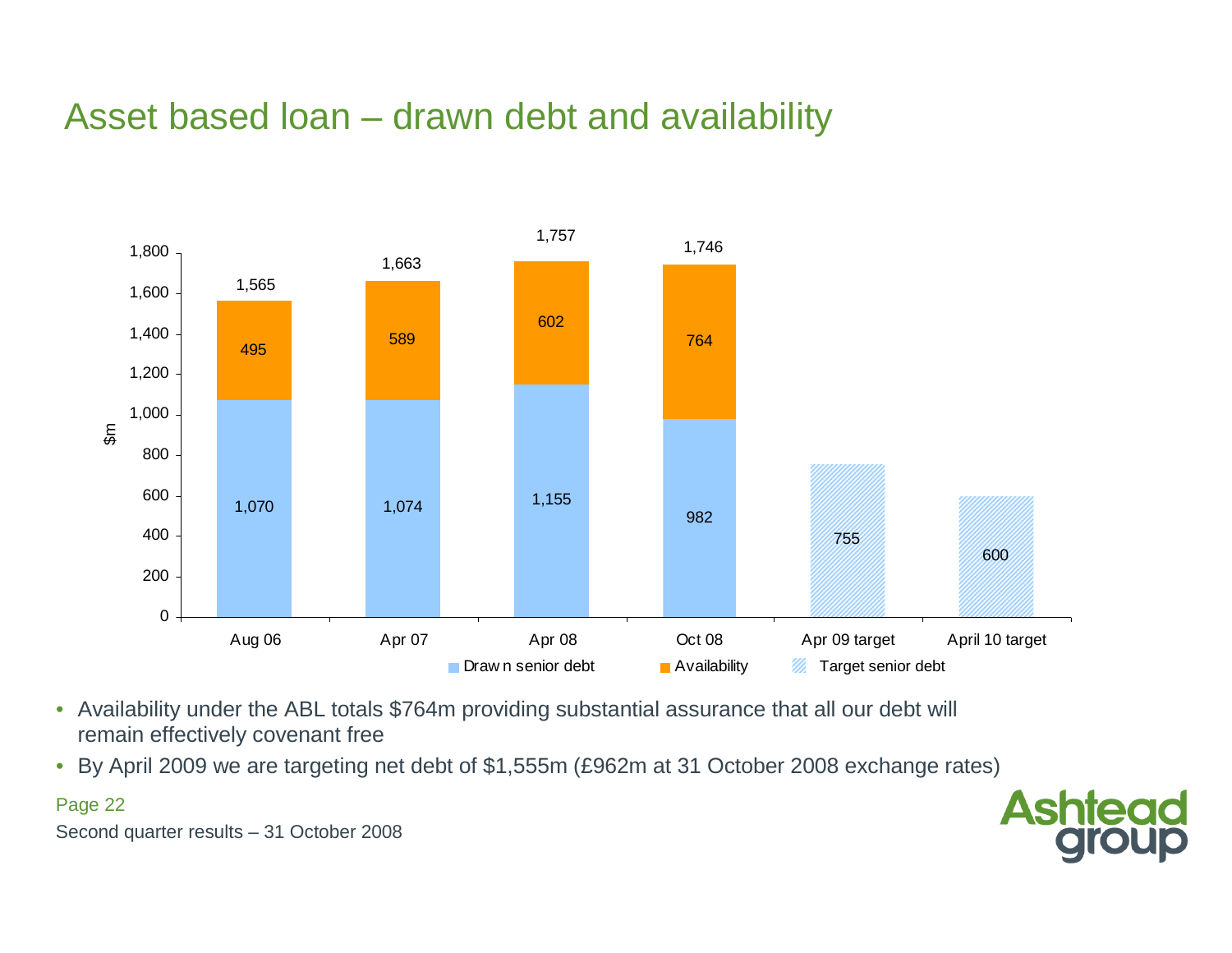# Debt remains committed for substantially longer than the "norm"



- •Debt maturities average 4.9 years at 31 October 2008
- •First significant maturity is the asset based senior bank facility in August 2011
- • Based on our current top down financial planning, we anticipate around £400m (\$600m) drawn under the \$1.75bn ABL in April 2010 meaning we will only need half the current commitment from our lenders when we renew that facility

#### Page 23

Second quarter results – 31 October 2008

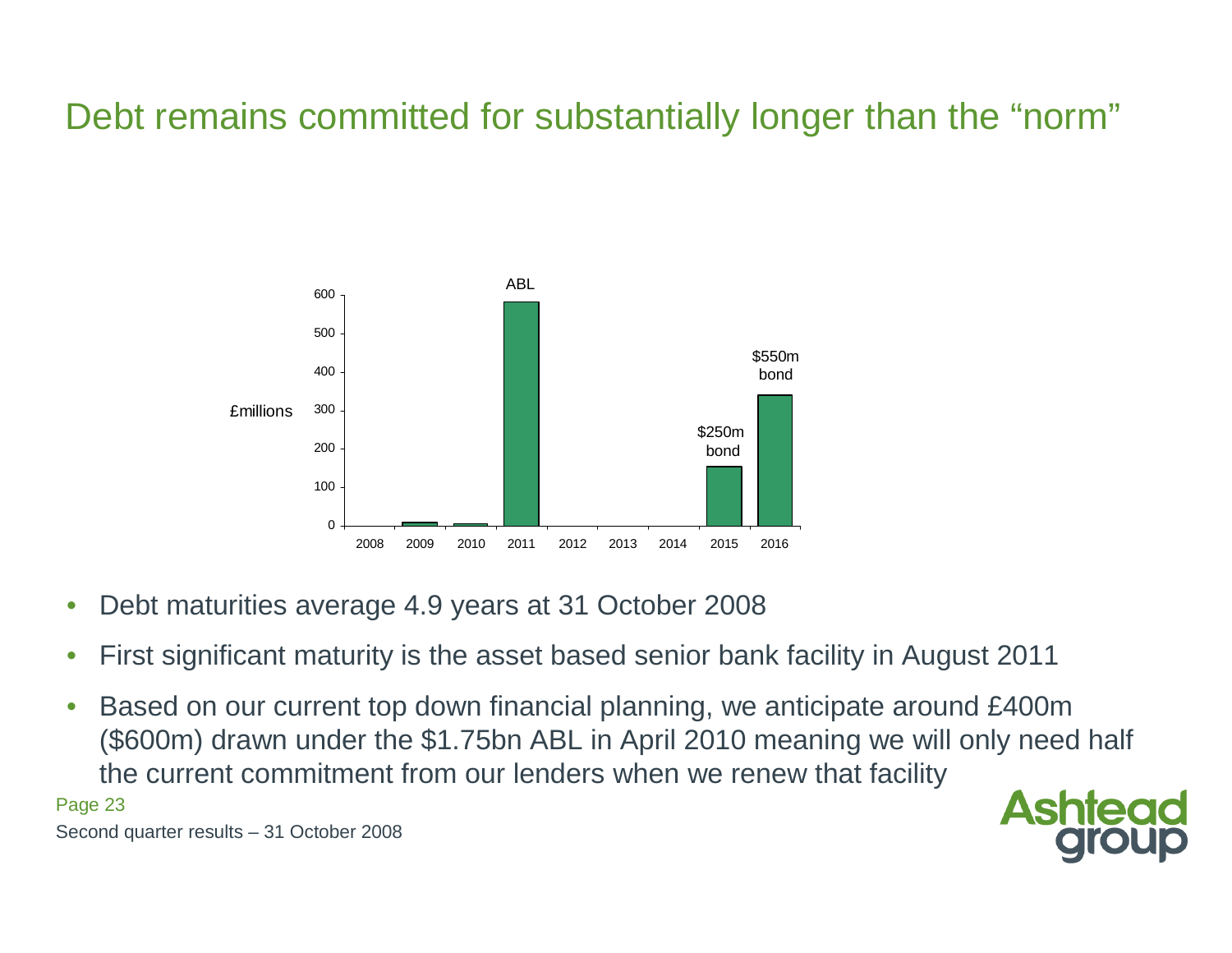# Substantial asset cover facilitates refinancing of the ABL debt

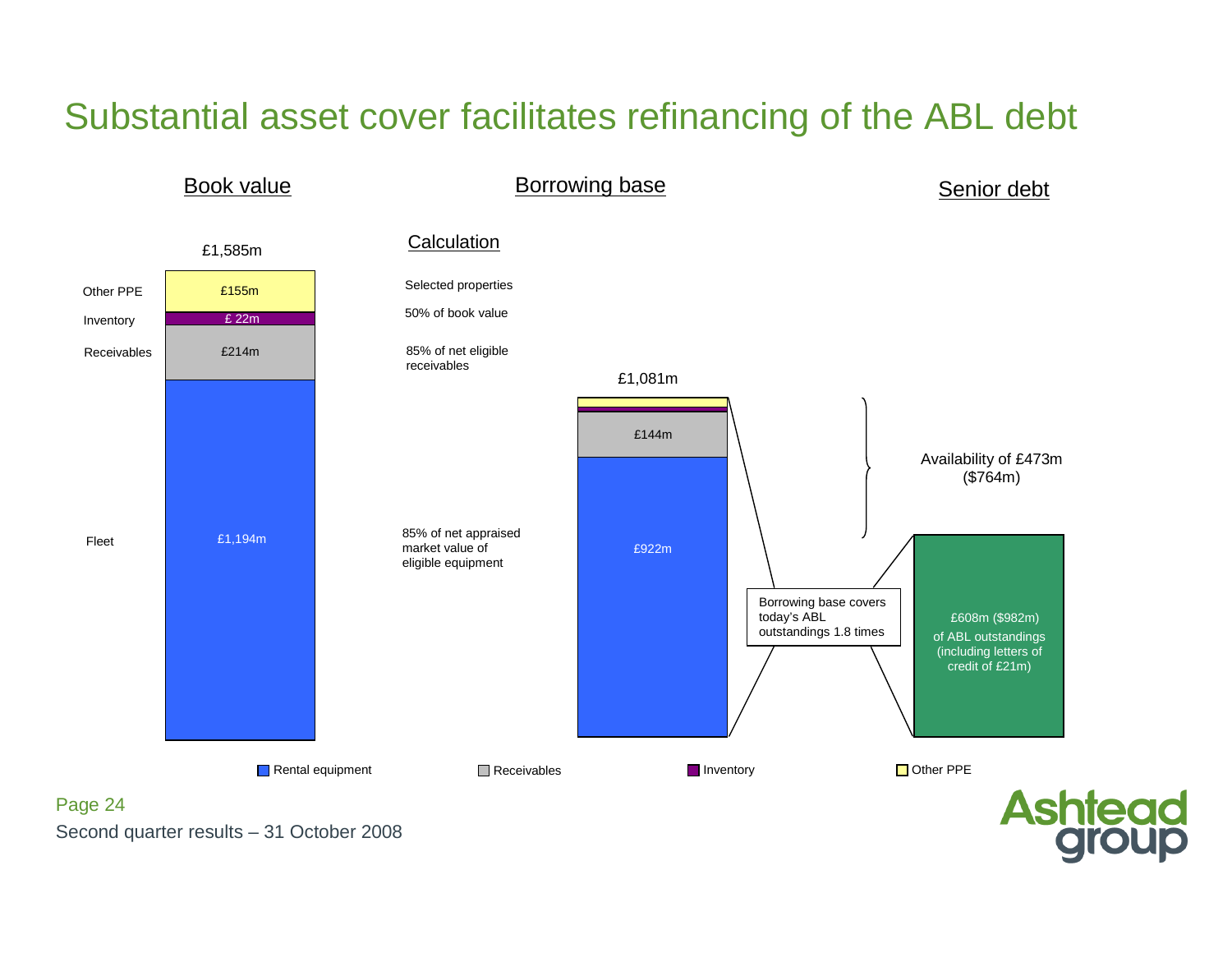# Covenant compliance

- $\bullet$ ABL facility is covenant free whilst availability exceeds \$125m
- •Availability was \$764m at 31 October 2008
- • This strong availability means our facilities can cope with a decline in used rental fleet market valuesof around 60% from their early 2007 peak. The peak to trough reduction in the last cycle was c25%
- • Below \$125m of availability two covenants are measured quarterly using constant exchange rates:
	- − Debt to EBITDA (before exceptionals) must not exceed 4.25 times (4.0 times from April 2009)
	- − Fixed charge ratio (EBITDA before exceptionals less net cash capex to cash interest, cash tax, cash distributions & scheduled debt maturities) must exceed 1.1 times
- •Although not required to be measured, both covenants were again met at 31 October 2008
- $\bullet$  Covenants on the second lien debt (senior secured notes) are only measured when new debt is incurred. Provisions also exist to allow refinancing of existing debt (i.e. the ABL) irrespective of covenant compliance

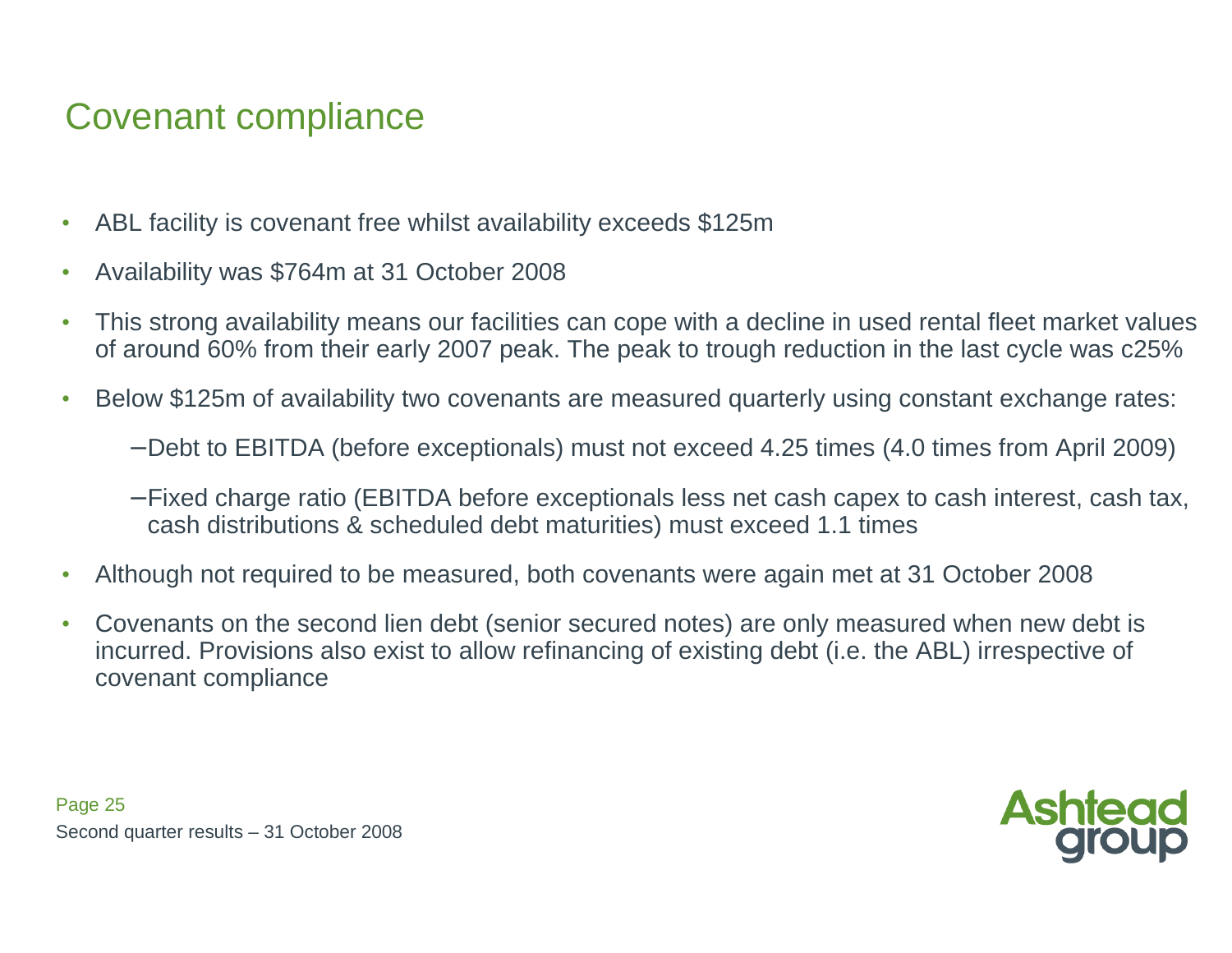Geoff DrabbleChief executive

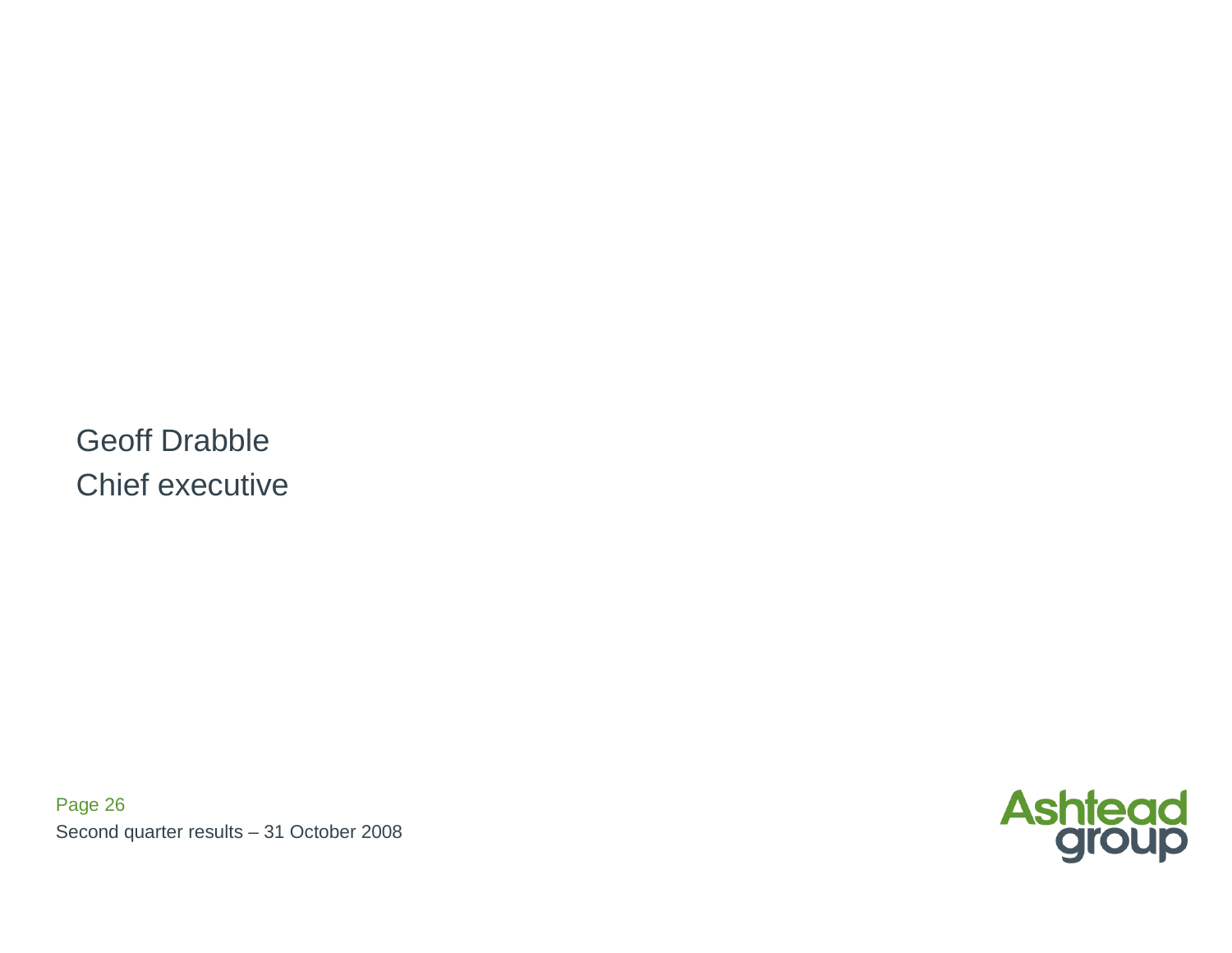# **Outlook**

"Whilst the outlook for the operational trading environment in the second half is weaker and difficult to predict, we will benefit significantly both from lower interest costs and the stronger dollar. Longer term, our strong market positions, long term committed debt facilities, cash generative and flexible business model and the decisive restructuring exercise which we are undertaking allow the Board to view the future with confidence."

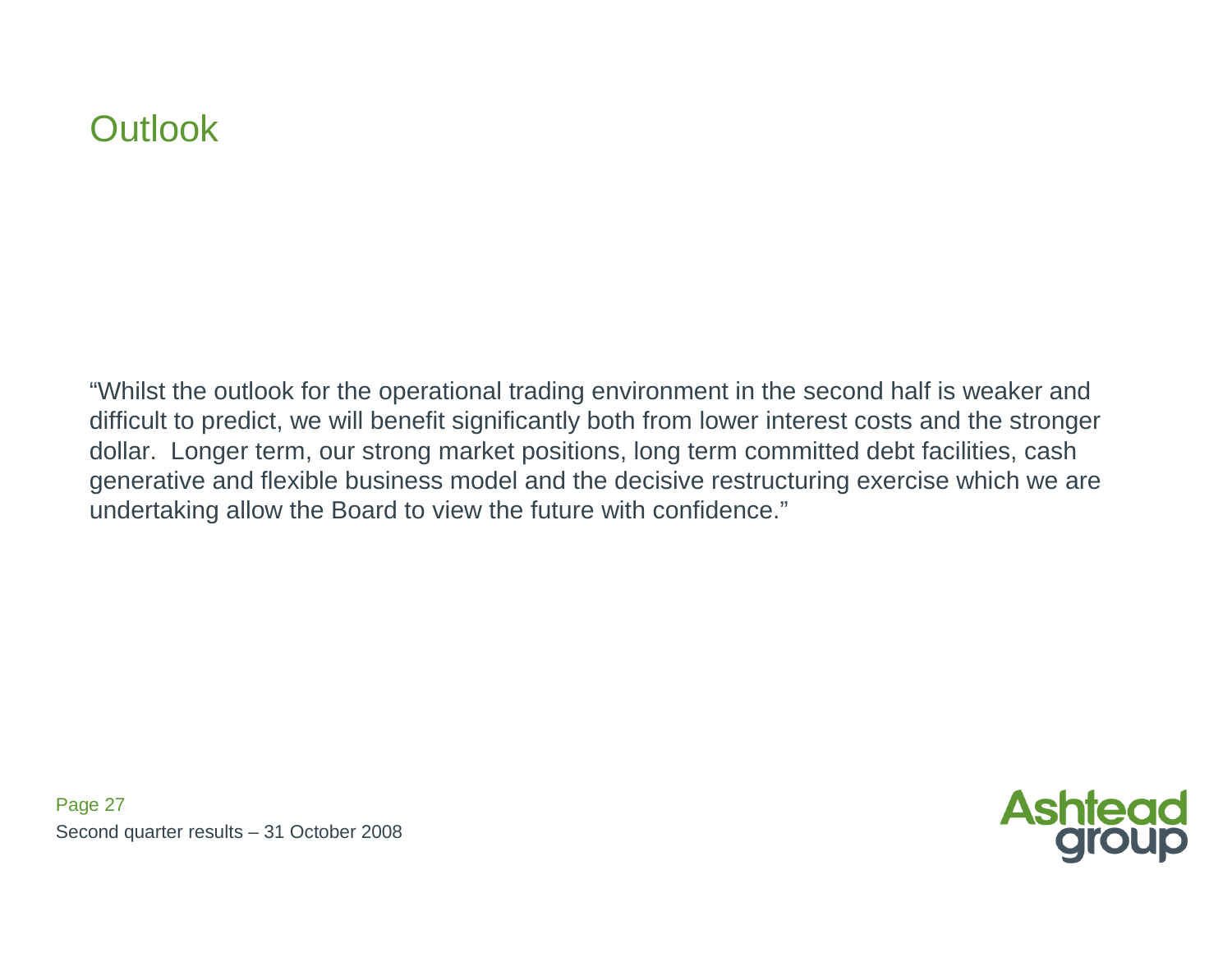# Appendices

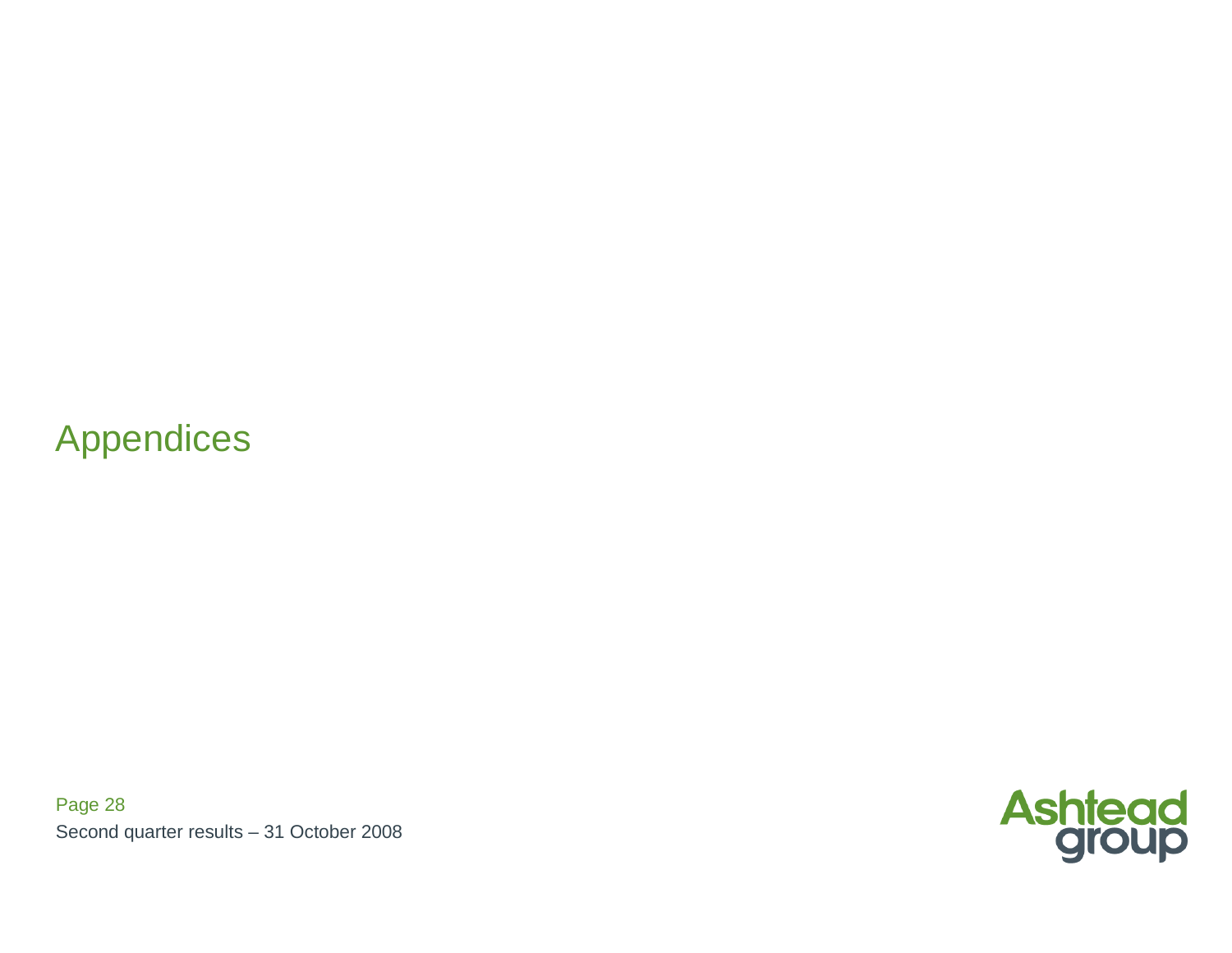# Divisional performance – second quarter

|                                                  |         |       |        |               | Underlying |        |        |              |        |
|--------------------------------------------------|---------|-------|--------|---------------|------------|--------|--------|--------------|--------|
|                                                  | Revenue |       |        | <b>EBITDA</b> |            |        | profit |              |        |
|                                                  | 2008    | 2007  | Growth | 2008          | 2007       | Growth | 2008   | 2007         | Growth |
|                                                  |         |       |        |               |            |        |        |              |        |
| Sunbelt in \$m                                   | 418.3   | 420.6 | $-1\%$ | 162.3         | 179.8      | $-10%$ | 95.1   | <u>111.8</u> | $-15%$ |
|                                                  |         |       |        |               |            |        |        |              |        |
| Sunbelt in £m                                    | 232.4   | 207.8 | $+12%$ | 90.3          | 88.8       | $+2%$  | 52.9   | 55.2         | $-4%$  |
| A-Plant                                          | 54.4    | 56.4  | $-4%$  | 19.6          | 20.5       | $-4%$  | 7.1    | 9.5          | $-25%$ |
| Group central costs                              |         |       | $\sim$ | (1.7)         | (2.4)      | $-33%$ | (1.7)  | (2.4)        | $-32%$ |
|                                                  | 286.8   | 264.2 | $+9%$  | 108.2         | 106.9      | $+1%$  | 58.3   | 62.3         | $-6%$  |
| Net financing costs                              |         |       |        |               |            |        | (17.6) | (19.2)       | $-8%$  |
| Profit before tax, exceptionals and amortisation |         |       |        |               |            |        | 40.7   | 43.1         | $-5%$  |
| Exceptional items and amortisation               |         |       |        |               |            |        | (37.5) | (0.4)        |        |
| Profit before taxation                           |         |       |        |               |            |        | 3.2    | 42.7         |        |

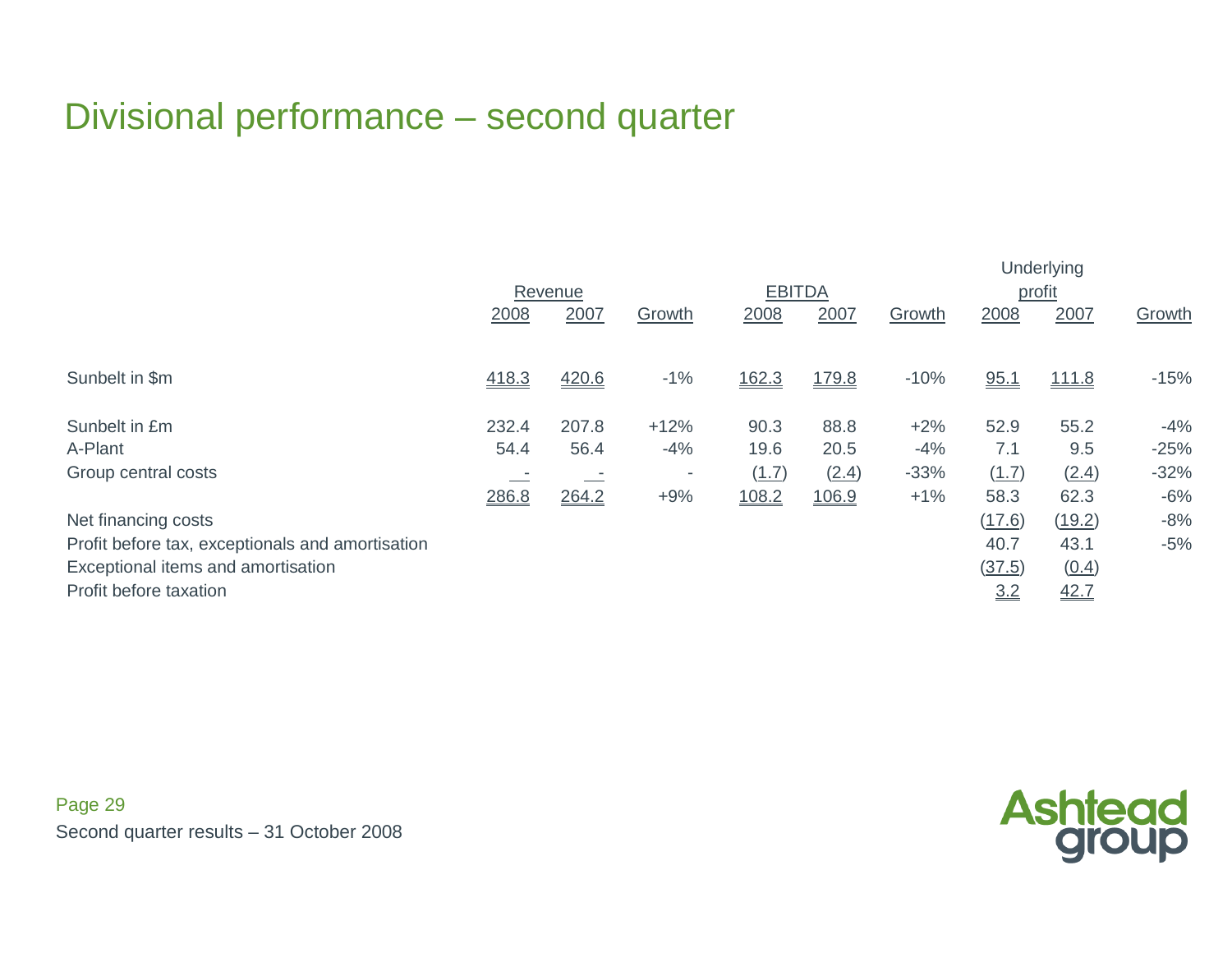# Divisional performance – first half

|                                                  |         |       |        |               |       | Underlying |        |        |        |
|--------------------------------------------------|---------|-------|--------|---------------|-------|------------|--------|--------|--------|
|                                                  | Revenue |       |        | <b>EBITDA</b> |       |            | profit |        |        |
|                                                  | 2008    | 2007  | Growth | 2008          | 2007  | Growth     | 2008   | 2007   | Growth |
|                                                  |         |       |        |               |       |            |        |        |        |
| Sunbelt in \$m                                   | 821.7   | 809.1 | $+2%$  | 320.8         | 330.5 | $-3%$      | 187.0  | 196.6  | $-5%$  |
|                                                  |         |       |        |               |       |            |        |        |        |
| Sunbelt in £m                                    | 436.8   | 401.9 | $+9%$  | 170.6         | 164.1 | $+4%$      | 99.4   | 97.6   | $+2%$  |
| A-Plant                                          | 109.5   | 108.5 | $+1\%$ | 38.8          | 37.6  | $+3%$      | 14.2   | 16.5   | $-14%$ |
| Group central costs                              |         |       | ٠      | (3.6)         | (4.4) | $-20%$     | (3.6)  | (4.4)  | $-19%$ |
|                                                  | 546.3   | 510.4 | $+7%$  | 205.8         | 197.3 | $+4%$      | 110.0  | 109.7  | $0\%$  |
| Net financing costs                              |         |       |        |               |       |            | (33.4) | (38.2) | $-13%$ |
| Profit before tax, exceptionals and amortisation |         |       |        |               |       |            | 76.6   | 71.5   | $+7%$  |
| Exceptional items and amortisation               |         |       |        |               |       |            | 29.1   | (1.0)  |        |
| Profit before taxation                           |         |       |        |               |       |            | 105.7  | 70.5   | $+48%$ |

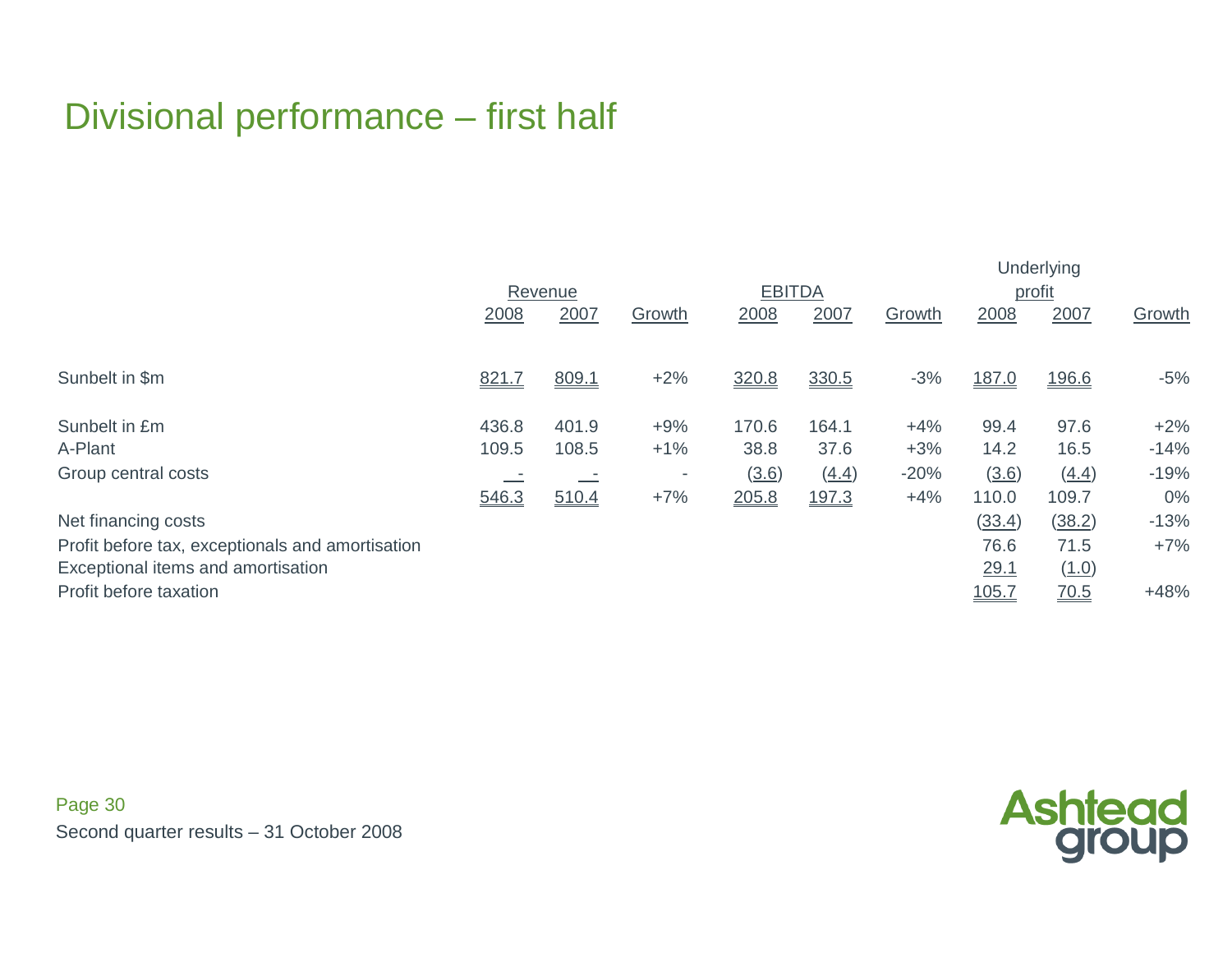# Divisional performance – last twelve months

|                                                  |         |                          |        |               |       | <b>Underlying</b> |        |        |         |
|--------------------------------------------------|---------|--------------------------|--------|---------------|-------|-------------------|--------|--------|---------|
|                                                  | Revenue |                          |        | <b>EBITDA</b> |       |                   | profit |        |         |
|                                                  | 2008    | 2007                     | Growth | 2008          | 2007  | Growth            | 2008   | 2007   | Growth  |
| Sunbelt in \$m                                   | 1,540.7 | 1,520.0                  | $+1%$  | 589.3         | 576.0 | $+2%$             | 321.4  | 315.4  | $+2%$   |
| Sunbelt in £m                                    | 796.2   | 767.0                    | $+4%$  | 304.8         | 290.0 | $+5%$             | 166.6  | 158.3  | $+5%$   |
| A-Plant                                          | 215.8   | 206.9                    | $+4%$  | 74.5          | 66.6  | $+12%$            | 28.0   | 25.8   | $+9%$   |
| Group central costs                              |         | $\overline{\phantom{a}}$ | ۰      | (7.0)         | (9.5) | $-30%$            | (7.0)  | (9.5)  | $-30%$  |
|                                                  | 1,012.0 | 973.9                    | $+4%$  | 372.3         | 347.1 | $+7%$             | 187.6  | 174.6  | $+8%$   |
| Net financing costs                              |         |                          |        |               |       |                   | (70.0) | (78.9) | $-11%$  |
| Profit before tax, exceptionals and amortisation |         |                          |        |               |       |                   | 117.6  | 95.7   | $+23%$  |
| Exceptional items and amortisation               |         |                          |        |               |       |                   | 25.6   | (33.9) |         |
| Profit before taxation                           |         |                          |        |               |       |                   | 143.2  | 61.8   | $+233%$ |